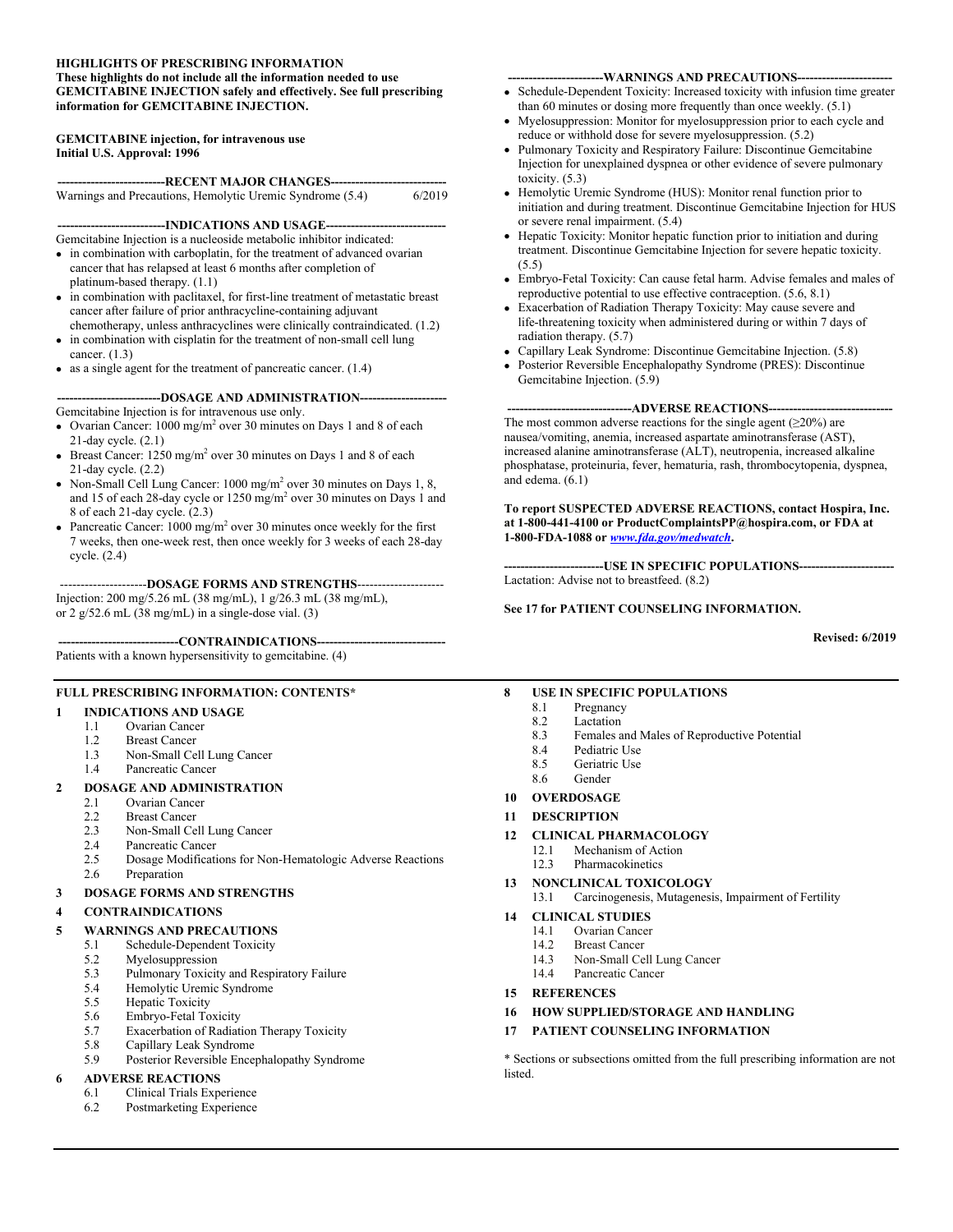## **FULL PRESCRIBING INFORMATION**

## **1 INDICATIONS AND USAGE**

### **1.1 Ovarian Cancer**

Gemcitabine Injection in combination with carboplatin is indicated for the treatment of patients with advanced ovarian cancer that has relapsed at least 6 months after completion of platinum-based therapy.

### **1.2 Breast Cancer**

Gemcitabine Injection in combination with paclitaxel is indicated for the first-line treatment of patients with metastatic breast cancer after failure of prior anthracycline-containing adjuvant chemotherapy, unless anthracyclines were clinically contraindicated.

## **1.3 Non-Small Cell Lung Cancer**

Gemcitabine Injection in combination with cisplatin is indicated for the first-line treatment of patients with inoperable, locally advanced (Stage IIIA or IIIB) or metastatic (Stage IV) non-small cell lung cancer (NSCLC).

## **1.4 Pancreatic Cancer**

Gemcitabine Injection is indicated as first-line treatment for patients with locally advanced (nonresectable Stage II or Stage III) or metastatic (Stage IV) adenocarcinoma of the pancreas. Gemcitabine Injection is indicated for patients previously treated with fluorouracil.

## **2 DOSAGE AND ADMINISTRATION**

### **2.1 Ovarian Cancer**

### Recommended Dose and Schedule

The recommended dosage of Gemcitabine Injection is 1000 mg/m<sup>2</sup> intravenously over 30 minutes on Days 1 and 8 of each 21-day cycle, in combination with carboplatin AUC 4 administered intravenously on Day 1 after Gemcitabine Injection administration. Refer to carboplatin prescribing information for additional information.

### Dosage Modifications

Recommended dosage modifications for Gemcitabine Injection for myelosuppression are described in Tables 1 and 2 *[see Warnings and Precautions (5.2)]*. Refer to the recommended dosage modifications for non-hematologic adverse reactions *[see Dosage and Administration (2.5)]*.

#### **Table 1: Recommended Dosage Modifications for Gemcitabine Injection for Myelosuppression on Day of Treatment in Ovarian Cancer**

| <b>Treatment Day</b> | <b>Absolute Neutrophil Count</b><br>$(x 10^6/L)$ |           | <b>Platelet Count</b><br>$(x 10^6/L)$ | <b>Dosage Modification</b> |
|----------------------|--------------------------------------------------|-----------|---------------------------------------|----------------------------|
|                      | Greater than or equal to 1500                    | And       | Greater than or equal to 100,000      | None                       |
| Day $1$              | Less than 1500                                   | <b>Or</b> | Less than $100,000$                   | Delay Treatment Cycle      |
|                      | Greater than or equal to 1500                    | And       | Greater than or equal to 100,000      | None                       |
| Day 8                | 1000 to 1499                                     | Or        | 75,000 to 99,999                      | 50% of full dose           |
|                      | Less than 1000                                   | Or        | Less than $75,000$                    | Hold                       |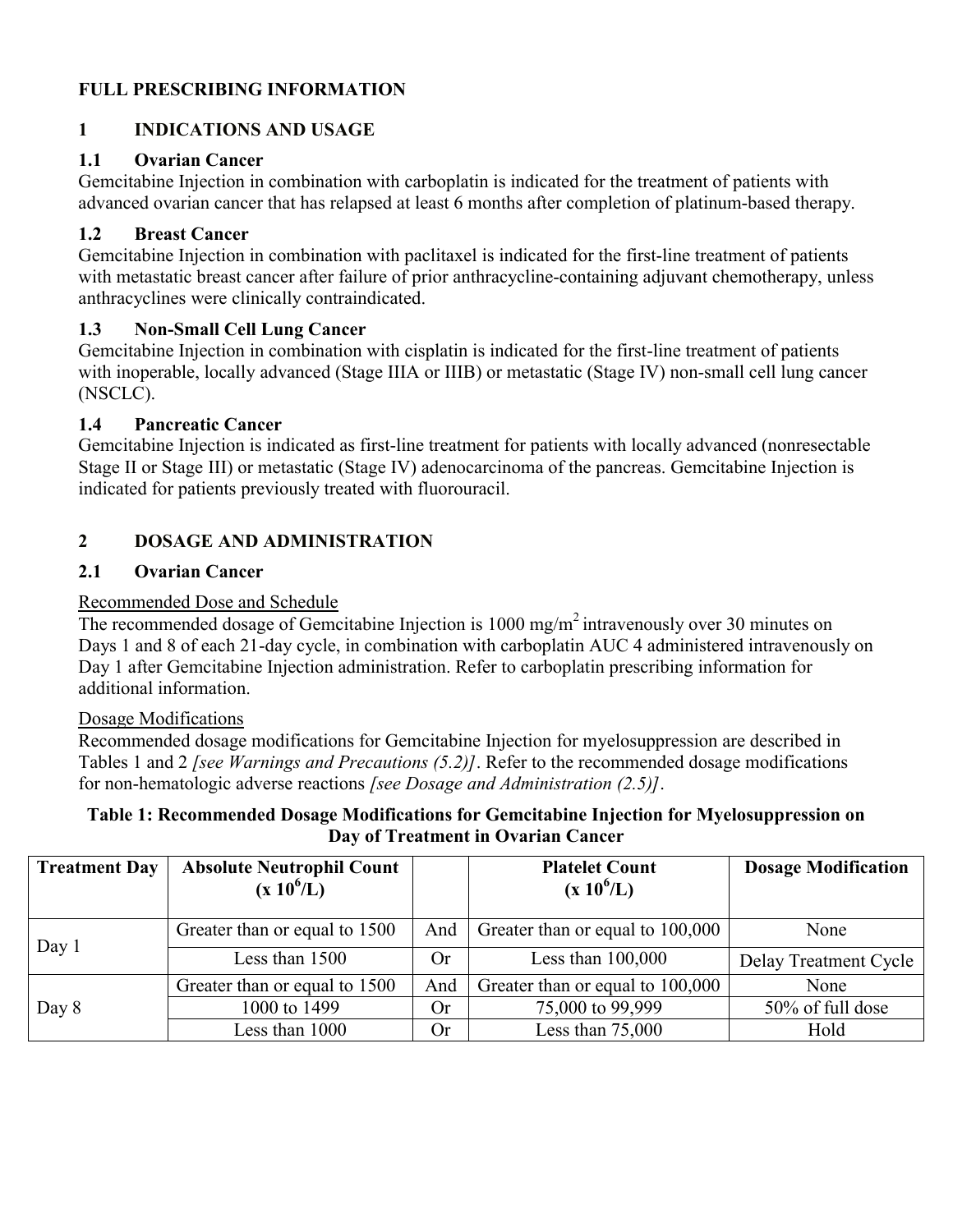### **Table 2: Recommended Dosage Modifications for Gemcitabine Injection for Myelosuppression in Previous Cycle in Ovarian Cancer**

| <b>Occurrence</b>        | <b>Myelosuppression During Treatment</b><br>Cycle                                                                                                                                                                                                                                                                                           | <b>Dosage Modification</b>                                                                 |
|--------------------------|---------------------------------------------------------------------------------------------------------------------------------------------------------------------------------------------------------------------------------------------------------------------------------------------------------------------------------------------|--------------------------------------------------------------------------------------------|
| Initial Occurrence       | Absolute neutrophil count less than<br>$\bullet$<br>500 x $10^6$ /L for more than 5 days or<br>Absolute neutrophil count less than<br>$100 \times 10^{6}$ /L for more than 3 days or<br>Febrile neutropenia or<br>$\bullet$<br>Platelets less than 25,000 x $10^6$ /L<br>$\bullet$<br>Cycle delay for more than one week due<br>to toxicity | Permanently reduce Gemcitabine<br>Injection to 800 mg/m <sup>2</sup> on Days 1<br>and 8    |
| Subsequent<br>Occurrence | If any of the above toxicities occur after the<br>initial dose reduction                                                                                                                                                                                                                                                                    | Permanently reduce Gemcitabine<br>Injection dose to 800 mg/m <sup>2</sup> on<br>Day 1 only |

## **2.2 Breast Cancer**

## Recommended Dose and Schedule

The recommended dosage of Gemcitabine Injection is  $1250 \text{ mg/m}^2$  intravenously over 30 minutes on Days 1 and 8 of each 21-day cycle in combination with paclitaxel 175 mg/m<sup>2</sup> administered as a 3-hour intravenous infusion on Day 1 before Gemcitabine Injection administration. Refer to paclitaxel prescribing information for additional information.

### Dosage Modifications

Recommended dosage modifications for Gemcitabine Injection for myelosuppression are described in Table 3 *[see Warnings and Precautions (5.2)].* Refer to the recommended dosage modifications for non-hematologic adverse reactions *[see Dosage and Administration (2.5)]*.

## **Table 3: Recommended Dosage Modifications for Gemcitabine Injection for Myelosuppression on Day of Treatment in Breast Cancer**

| <b>Treatment Day</b> | <b>Absolute Neutrophil Count</b>     |           | <b>Platelet Count</b>            | <b>Dosage Modification</b> |
|----------------------|--------------------------------------|-----------|----------------------------------|----------------------------|
|                      | $(x 10^6/L)$                         |           | $(x 10^6/L)$                     |                            |
|                      | Greater than or equal to 1500        | And       | Greater than or equal to 100,000 | None                       |
| Day 1                | Less than 1500                       | <b>Or</b> | Less than $100,000$              | Hold                       |
|                      | And<br>Greater than or equal to 1200 |           | Greater than 75,000              | None                       |
| Day 8                | 1000 to 1199                         | <b>Or</b> | 50,000 to 75,000                 | 75% of full dose           |
|                      | 700 to 999                           | And       | Greater than or equal to 50,000  | 50% of full dose           |
|                      | Less than 700                        | Or        | Less than $50,000$               | Hold                       |

## **2.3 Non-Small Cell Lung Cancer**

## Recommended Dose and Schedule

### *28-day schedule*

The recommended dosage of Gemcitabine Injection is  $1000 \text{ mg/m}^2$  intravenously over 30 minutes on Days 1, 8, and 15 of each 28-day cycle in combination with cisplatin 100 mg/m<sup>2</sup> administered intravenously on Day 1 after Gemcitabine Injection administration.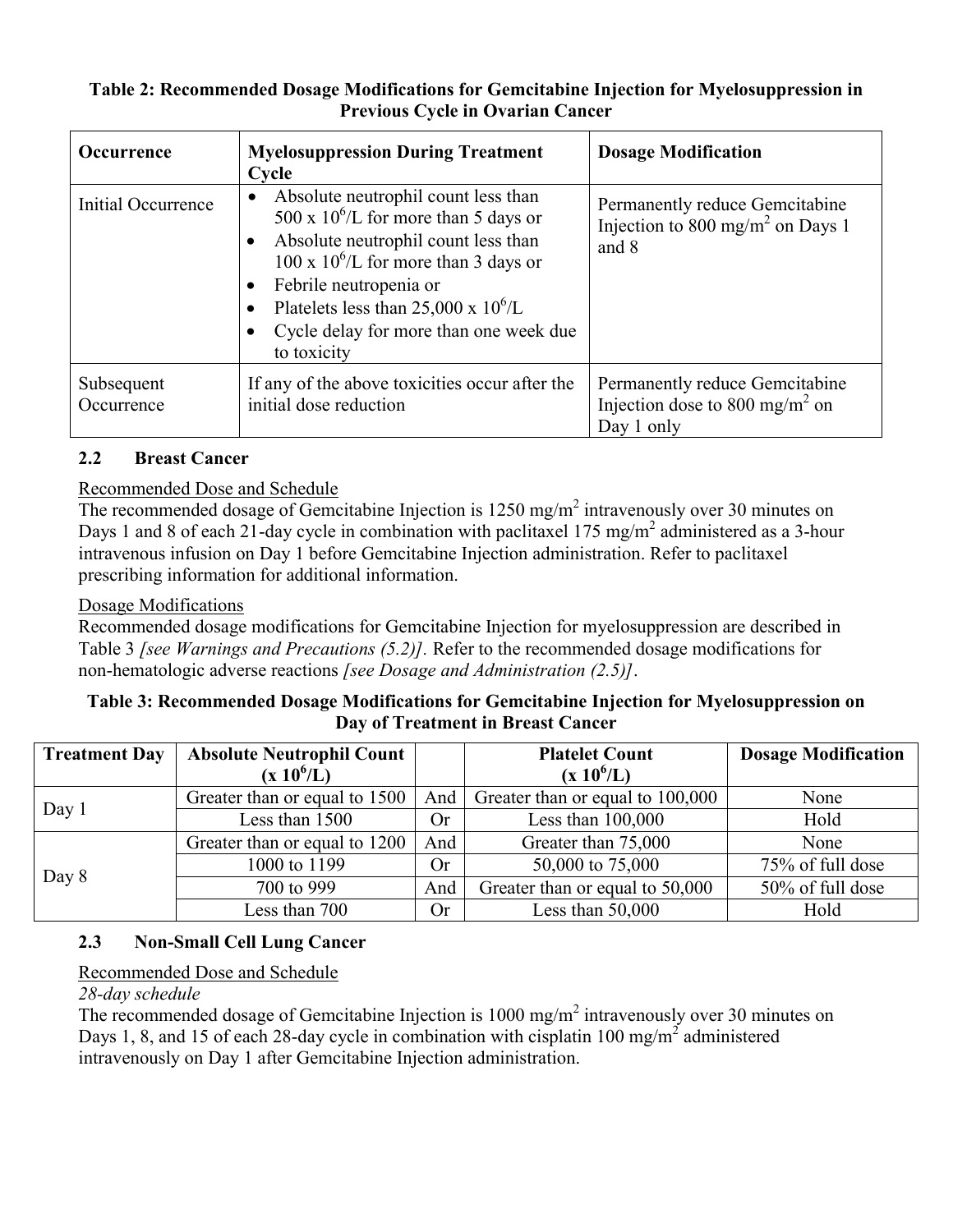## *21-day schedule*

The recommended dosage of Gemcitabine Injection is  $1250 \text{ mg/m}^2$  intravenously over 30 minutes on Days 1 and 8 of each 21-day cycle in combination with cisplatin 100 mg/m<sup>2</sup> administered intravenously on Day 1 after Gemcitabine Injection administration.

Refer to cisplatin prescribing information for additional information.

## Dosage Modifications

Recommended dosage modifications for Gemcitabine Injection myelosuppression are described in Table 4 *[see Warnings and Precautions (5.2)]*. Refer to the recommended dosage modifications for non-hematologic adverse reactions *[see Dosage and Administration (2.5)]*.

## **2.4 Pancreatic Cancer**

### Recommended Dose and Schedule

The recommended dosage of Gemcitabine Injection is  $1000 \text{ mg/m}^2$  intravenously over 30 minutes. The recommended treatment schedule is as follows:

- Weeks 1 to 8: weekly dosing for the first 7 weeks followed by one-week rest.
- After week 8: weekly dosing on Days 1, 8, and 15 of each 28-day cycle.

### Dosage Modifications

Recommended dosage modifications for Gemcitabine Injection for myelosuppression are described in Table 4 *[see Warnings and Precautions (5.2)]*. Refer to the recommended dosage modifications for non-hematologic adverse reactions *[see Dosage and Administration (2.5)]*.

### **Table 4: Recommended Dosage Modifications for Gemcitabine Injection for Myelosuppression in Pancreatic Cancer and Non-Small Cell Lung Cancer**

| <b>Absolute Neutrophil Count</b><br>$(x 10^6/L)$ |      | <b>Platelet Count</b><br>$(x 10^6/L)$ | <b>Dosage Modification</b> |
|--------------------------------------------------|------|---------------------------------------|----------------------------|
| Greater than or equal to 1000                    | And  | Greater than or equal to 100,000      | None                       |
| 500 to 999                                       | .)r  | 50,000 to 99,999                      | 75% of full dose           |
| Less than 500                                    | . )r | Less than $50,000$                    | Hold                       |

## **2.5 Dosage Modifications for Non-Hematologic Adverse Reactions**

Permanently discontinue Gemcitabine Injection for any of the following:

- Unexplained dyspnea or evidence of severe pulmonary toxicity *[see Warnings and Precautions (5.3)]*
- Hemolytic uremic syndrome (HUS) or severe renal impairment *[see Warnings and Precautions (5.4)]*
- Severe hepatic toxicity *[see Warnings and Precautions (5.5)]*
- Capillary leak syndrome (CLS) *[see Warnings and Precautions (5.8)]*
- Posterior reversible encephalopathy syndrome (PRES) *[see Warnings and Precautions (5.9)]*

Withhold Gemcitabine Injection or reduce dose by 50% for other Grade 3 or 4 non-hematological adverse reactions until resolved. No dose modifications are recommended for alopecia, nausea, or vomiting.

### **2.6 Preparation**

Gemcitabine Injection is a cytotoxic drug. Follow applicable special handling and disposal procedures.<sup>1</sup> Exercise caution and wear gloves when preparing Gemcitabine Injection solutions. Immediately wash the skin thoroughly or rinse the mucosa with copious amounts of water if Gemcitabine Injection contacts the skin or mucus membranes. Death has occurred in animal studies due to dermal absorption.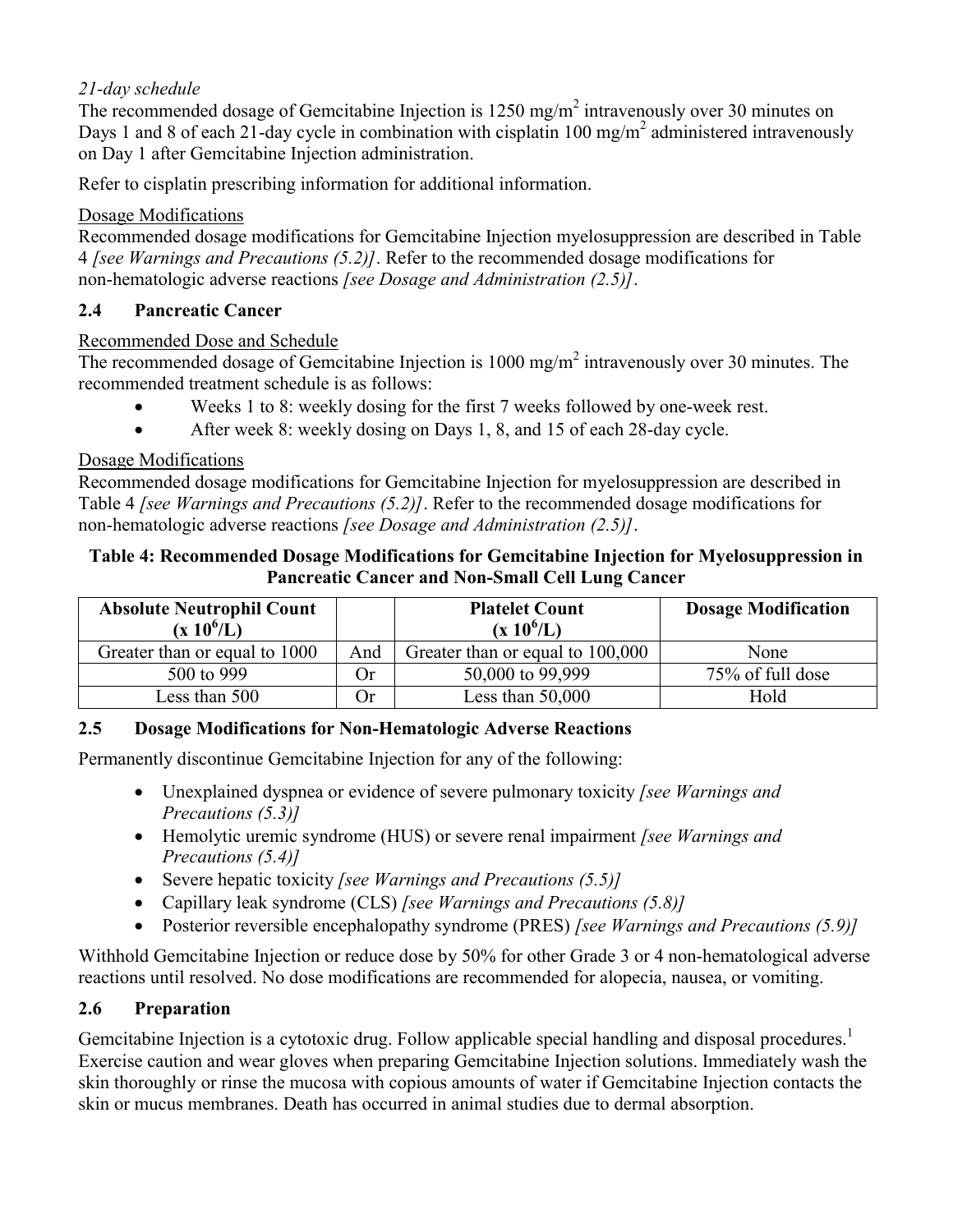Preparation for Intravenous Infusion Administration

- Withdraw the calculated dose from the vial and discard any unused portion.
- Prior to administration, dilute the appropriate amount of drug with 0.9% Sodium Chloride Injection to a minimum final concentration of at least 0.1 mg/mL.
- Store diluted Gemcitabine Injection solution for no more than 24 hours at controlled room temperature of 20° to 25°C (68° to 77°F) [see USP Controlled Room Temperature]. Discard if not used within 24 hours after dilution.
- Visually inspect for particulate matter or discoloration prior to administration and discard if particulate matter or discoloration is observed.
- No incompatibilities have been observed with infusion bottles or polyvinyl chloride bags and administration sets.

## **3 DOSAGE FORMS AND STRENGTHS**

Injection: 200 mg/5.26 mL (38 mg/mL), 1 g/26.3 mL (38 mg/mL), and 2 g/52.6 mL (38 mg/mL) as a clear and colorless to light straw-colored solution in a single-dose vial.

## **4 CONTRAINDICATIONS**

Gemcitabine Injection is contraindicated in patients with a known hypersensitivity to gemcitabine. Reactions include anaphylaxis *[see Adverse Reactions (6. 1)]*.

## **5 WARNINGS AND PRECAUTIONS**

## **5.1 Schedule-Dependent Toxicity**

In clinical trials evaluating the maximum tolerated dose of gemcitabine, prolongation of the infusion time beyond 60 minutes or more frequent than weekly dosing resulted in an increased incidence of clinically significant hypotension, severe flu-like symptoms, myelosuppression, and asthenia. The half-life of gemcitabine is influenced by the length of the infusion *[see Clinical Pharmacology (12.3)]*. Refer to the recommended Gemcitabine Injection dosage *[see Dosage and Administration (2.1, 2.2, 2.3, 2.4)]*.

## **5.2 Myelosuppression**

Myelosuppression manifested by neutropenia, thrombocytopenia, and anemia, occurs with gemcitabine as a single agent and the risks are increased when gemcitabine is combined with other cytotoxic drugs. In clinical trials, Grade 3-4 neutropenia, anemia, and thrombocytopenia occurred in 25%, 8%, and 5%, respectively of the 979 patients who received single agent gemcitabine. The frequencies of Grade 3-4 neutropenia, anemia, and thrombocytopenia varied from 48% to 71%, 8% to 28%, and 5% to 55%, respectively, in patients receiving gemcitabine in combination with another drug *[see Adverse Reactions (6.1)]*.

Prior to each dose of Gemcitabine Injection, obtain a complete blood count (CBC) with a differential and a platelet count. Modify the dosage as recommended *[see Dosage and Administration (2.1, 2.2, 2.3, 2.4)]*.

## **5.3 Pulmonary Toxicity and Respiratory Failure**

Pulmonary toxicity, including interstitial pneumonitis, pulmonary fibrosis, pulmonary edema, and adult respiratory distress syndrome (ARDS), has been reported. In some cases, these pulmonary events can lead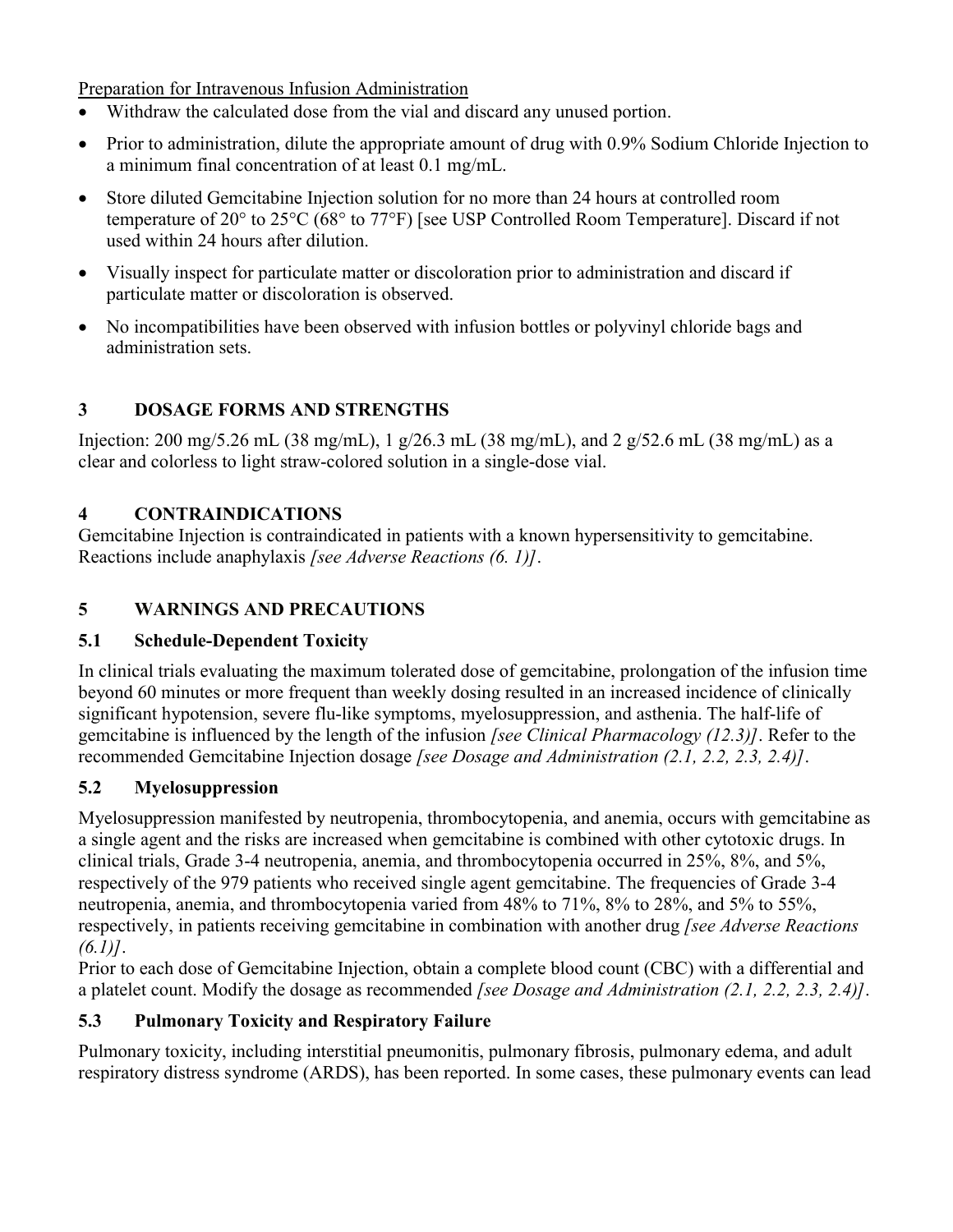to fatal respiratory failure despite the discontinuation of therapy. The onset of pulmonary symptoms may occur up to 2 weeks after the last dose of gemcitabine *[see Adverse Reactions (6.1, 6.2)]*. Permanently discontinue Gemcitabine Injection in patients who develop unexplained dyspnea, with or without bronchospasm, or evidence of severe pulmonary toxicity.

# **5.4 Hemolytic Uremic Syndrome**

Hemolytic uremic syndrome (HUS), including fatalities from renal failure or the requirement for dialysis, can occur with gemcitabine. In clinical trials, HUS occurred in 0.25% of 2429 patients. Most fatal cases of renal failure were due to HUS *[see Adverse Reactions (6.1)].* Serious cases of thrombotic microangiopathy (TMA) other than HUS have been reported with gemcitabine *[see Adverse Reactions (6.2)].*

Assess renal function prior to initiation of Gemcitabine Injection and periodically during treatment. Consider the diagnosis of HUS in patients who develop anemia with evidence of microangiopathic hemolysis; increased bilirubin or LDH; reticulocytosis; severe thrombocytopenia; or evidence of renal failure (increased serum creatinine or BUN)*.* Permanently discontinue Gemcitabine Injection in patients with HUS or severe renal impairment. Renal failure may not be reversible even with the discontinuation of therapy.

# **5.5 Hepatic Toxicity**

Drug-induced liver injury, including liver failure and death, has been reported in patients receiving gemcitabine alone or with other potentially hepatotoxic drugs *[see Adverse Reactions (6.1, 6.2)].* Administration of gemcitabine in patients with concurrent liver metastases or a pre-existing medical history of hepatitis, alcoholism, or liver cirrhosis can lead to exacerbation of the underlying hepatic insufficiency*.*

Assess hepatic function prior to initiation of Gemcitabine Injection and periodically during treatment. Permanently discontinue Gemcitabine Injection in patients who develop severe hepatic toxicity.

# **5.6 Embryo-Fetal Toxicity**

Based on animal data and its mechanism of action, Gemcitabine Injection can cause fetal harm when administered to a pregnant woman. Gemcitabine was teratogenic, embryotoxic, and fetotoxic in mice and rabbits.

Advise pregnant women of the potential risk to a fetus*.*

Advise females of reproductive potential to use effective contraception during treatment with Gemcitabine Injection and for 6 months after the final dose. Advise male patients with female partners of reproductive potential to use effective contraception during treatment with Gemcitabine Injection and for 3 months following the final dose *[see Use in Specific Populations (8.1, 8.3)].*

# **5.7 Exacerbation of Radiation Therapy Toxicity**

Gemcitabine is not recommended for use in combination with radiation therapy.

# Concurrent (given together or  $\leq$ 7 days apart)

Life-threatening mucositis, especially esophagitis and pneumonitis occurred in a trial in which gemcitabine was administered at a dose of 1000 mg/m<sup>2</sup> to patients with non-small cell lung cancer for up to 6 consecutive weeks concurrently with thoracic radiation.

# Non-concurrent (given >7 days apart)

Excessive toxicity has not been observed when gemcitabine is administered more than 7 days before or after radiation. Radiation recall has been reported in patients who received gemcitabine after prior radiation.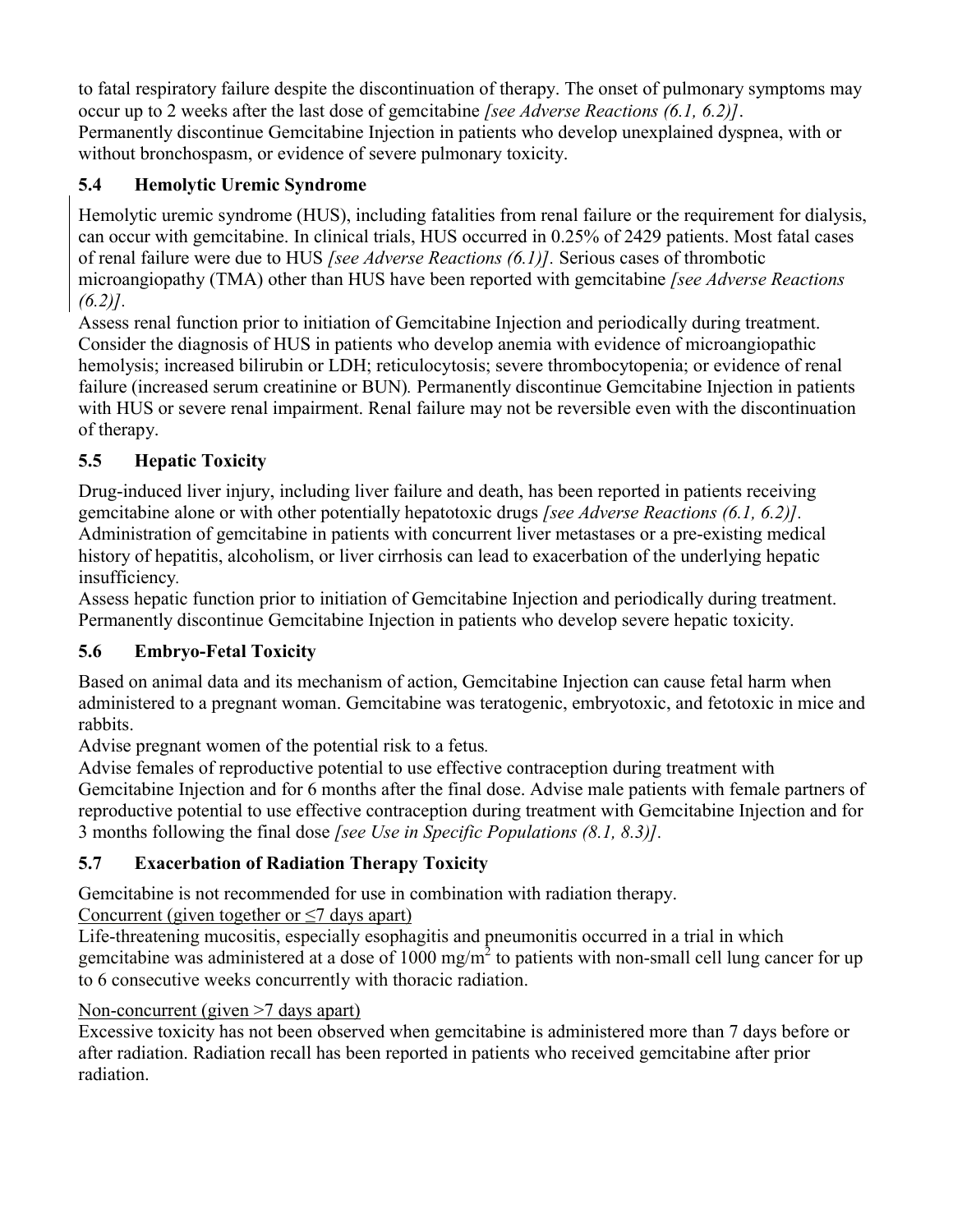## **5.8 Capillary Leak Syndrome**

Capillary leak syndrome (CLS) with severe consequences has been reported in patients receiving gemcitabine as a single agent or in combination with other chemotherapeutic agents *[see Adverse Reactions (6.2)]*. Permanently discontinue Gemcitabine Injection if CLS develops during therapy.

## **5.9 Posterior Reversible Encephalopathy Syndrome**

Posterior reversible encephalopathy syndrome (PRES) has been reported in patients receiving gemcitabine as a single agent or in combination with other chemotherapeutic agents *[see Adverse Reactions (6.2)]*. PRES can present with headache, seizure, lethargy, hypertension, confusion, blindness, and other visual and neurologic disturbances. Confirm the diagnosis of PRES with magnetic resonance imaging (MRI). Permanently discontinue Gemcitabine Injection if PRES develops during therapy.

## **6 ADVERSE REACTIONS**

The following clinically significant adverse reactions are described elsewhere in the labeling:

- Hypersensitivity *[see Contraindications (4)]*
- Schedule-Dependent Toxicity *[see Warnings and Precautions (5.1)]*
- Myelosuppression *[see Warnings and Precautions (5.2)]*
- Pulmonary Toxicity and Respiratory Failure *[see Warnings and Precautions (5.3)]*
- Hemolytic Uremic Syndrome *[see Warnings and Precautions (5.4)]*
- Hepatic Toxicity *[see Warnings and Precautions (5.5)]*
- Exacerbation of Radiation Therapy Toxicity *[see Warnings and Precautions (5.7)]*
- Capillary Leak Syndrome *[see Warnings and Precautions (5.8)]*
- Posterior Reversible Encephalopathy Syndrome *[see Warnings and Precautions (5.9)]*

## **6.1 Clinical Trials Experience**

Because clinical trials are conducted under widely varying conditions, adverse reaction rates observed in the clinical trials of a drug cannot be directly compared to rates in the clinical trials of another drug and may not reflect the rates observed in practice.

### Single Agent

The data described below reflect exposure to gemcitabine as a single agent administered at doses between  $800 \text{ mg/m}^2$  to 1250 mg/m<sup>2</sup> intravenously over 30 minutes once weekly, in 979 patients with various malignancies. The most common (≥20%) adverse reactions of single agent gemcitabine are nausea/vomiting, anemia, increased alanine aminotransferase (ALT), increased aspartate aminotransferase (AST), neutropenia, increased alkaline phosphatase, proteinuria, fever, hematuria, rash, thrombocytopenia, dyspnea, and edema. The most common  $(\geq 5\%)$  Grade 3 or 4 adverse reactions were neutropenia, nausea/vomiting, increased ALT, increased alkaline phosphatase, anemia, increased AST, and thrombocytopenia. Approximately 10% of the 979 patients discontinued gemcitabine due to adverse reactions. Adverse reactions resulting in discontinuation of gemcitabine in 2% of 979 patients were cardiovascular adverse reactions (myocardial infarction, cerebrovascular accident, arrhythmia, and hypertension) and adverse reactions resulting in discontinuation of gemcitabine in <1% of 979 patients were anemia, thrombocytopenia, hepatic dysfunction, renal dysfunction, nausea/vomiting, fever, rash, dyspnea, hemorrhage, infection, stomatitis, somnolence, flu-like syndrome, and edema. Tables 5 and 6 present the incidence of selected adverse reactions and laboratory abnormalities reported in patients with various malignancies receiving single agent gemcitabine across 5 clinical trials. Additional clinically significant adverse reactions are provided following Table 6.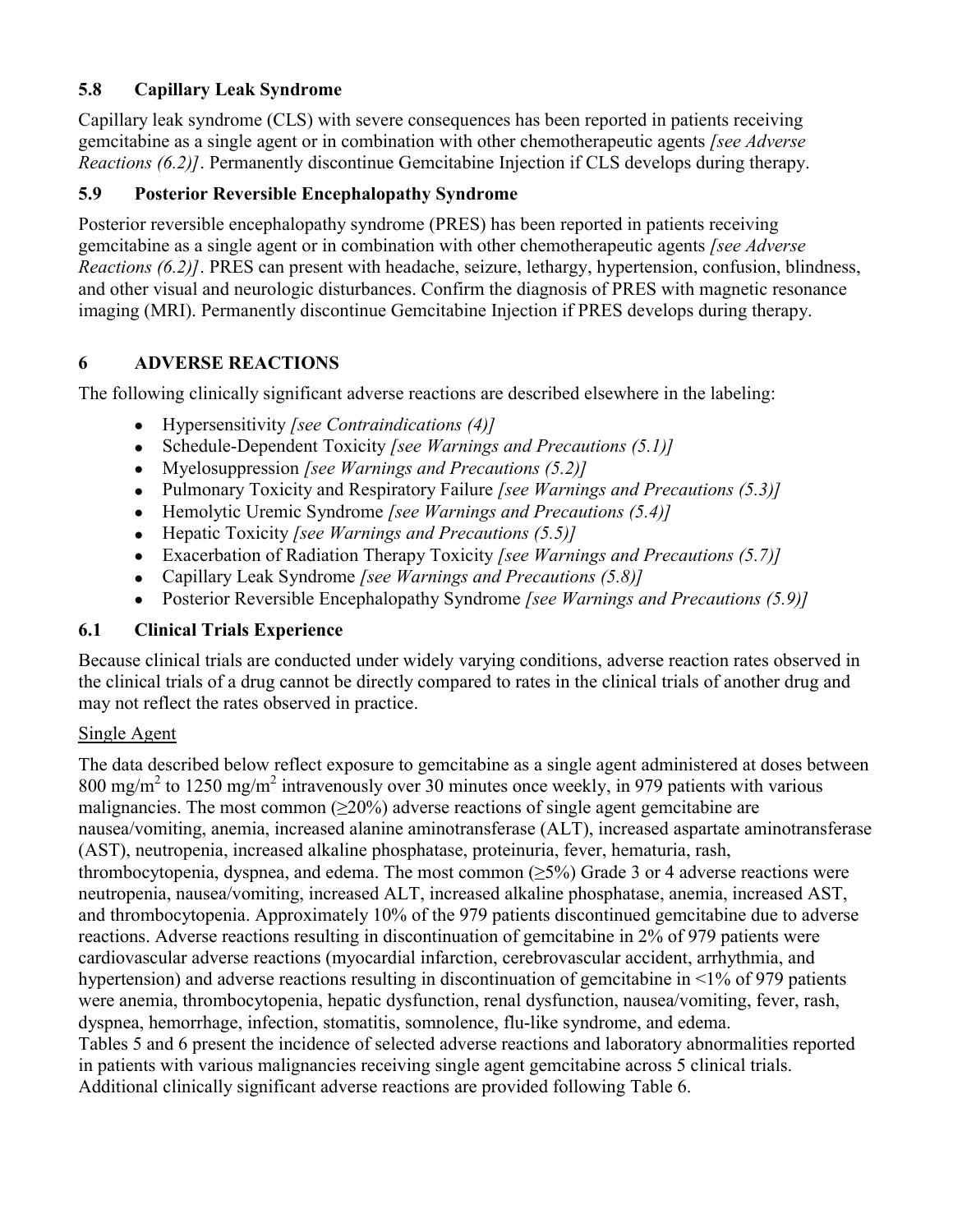| <b>Adverse Reactions</b> <sup>b</sup> | Gemcitabine <sup>c</sup> |                |                |  |  |  |  |
|---------------------------------------|--------------------------|----------------|----------------|--|--|--|--|
|                                       | <b>All Grades</b><br>(%) | Grade 3<br>(%) | Grade 4<br>(%) |  |  |  |  |
|                                       | 69                       | 13             |                |  |  |  |  |
| Nausea and Vomiting<br>Fever          | 41                       | 2              |                |  |  |  |  |
| Rash                                  | 30                       | $<$ 1          |                |  |  |  |  |
| Dyspnea                               | 23                       | 3              | $<\!\!1$       |  |  |  |  |
| Diarrhea                              | 19                       |                |                |  |  |  |  |
| Hemorrhage                            | 17                       | $<$ 1          | $<$ l          |  |  |  |  |
| Infection                             | 16                       |                | $<\!1$         |  |  |  |  |
| Alopecia                              | 15                       | $<$ 1          |                |  |  |  |  |
| Stomatitis                            | 11                       | $<$ 1          |                |  |  |  |  |
| Somnolence                            | 11                       | $<$ 1          | $<\!1$         |  |  |  |  |
| Paresthesias                          | 10                       | <1             |                |  |  |  |  |

#### **Table 5: Selected Adverse Reactions Occurring in ≥10% of Patients Receiving Single Agent Gemcitabine<sup>a</sup>**

Grade based on criteria from the World Health Organization (WHO).

b For approximately 60% of patients, non-laboratory adverse events were graded only if assessed to be possibly drug-related.

 $N=699-974$ ; all patients with laboratory or non-laboratory data.

#### **Table 6: Selected Laboratory Abnormalities Occurring in Patients Receiving Single Agent Gemcitabine<sup>a</sup>**

| Laboratory Abnormality <sup>b</sup> | Gemcitabine <sup>c</sup> |         |                |  |  |
|-------------------------------------|--------------------------|---------|----------------|--|--|
|                                     | <b>All Grades</b>        | Grade 3 | Grade 4        |  |  |
|                                     | $(\%)$                   | (%)     | (%)            |  |  |
| Hematologic                         |                          |         |                |  |  |
| Anemia                              | 68                       |         |                |  |  |
| Neutropenia                         | 63                       | 19      |                |  |  |
| Thrombocytopenia                    | 24                       | 4       |                |  |  |
| Hepatic                             |                          |         |                |  |  |
| Increased ALT                       | 68                       | 8       |                |  |  |
| <b>Increased AST</b>                | 67                       | 6       | $\overline{2}$ |  |  |
| Increased Alkaline Phosphatase      | 55                       |         | $\overline{2}$ |  |  |
| Hyperbilirubinemia                  | 13                       |         | $<$ $\!1$      |  |  |
| Renal                               |                          |         |                |  |  |
| Proteinuria                         | 45                       | $<$ 1   | 0              |  |  |
| Hematuria                           | 35                       | $<$ 1   |                |  |  |
| <b>Increased BUN</b>                | 16                       |         |                |  |  |
| <b>Increased Creatinine</b>         | 8                        | <       |                |  |  |

 $\frac{a}{b}$  Grade based on criteria from WHO.

b Regardless of causality.<br> $N = 690.974$ : all patients

N=699-974; all patients with laboratory or non-laboratory data.

Additional adverse reactions include the following:

- Transfusion requirements: Red blood cell transfusions (19%); platelet transfusions ( $\leq 1\%$ )
- Edema: Edema (13%), peripheral edema (20%), generalized edema ( $\leq$ 1%)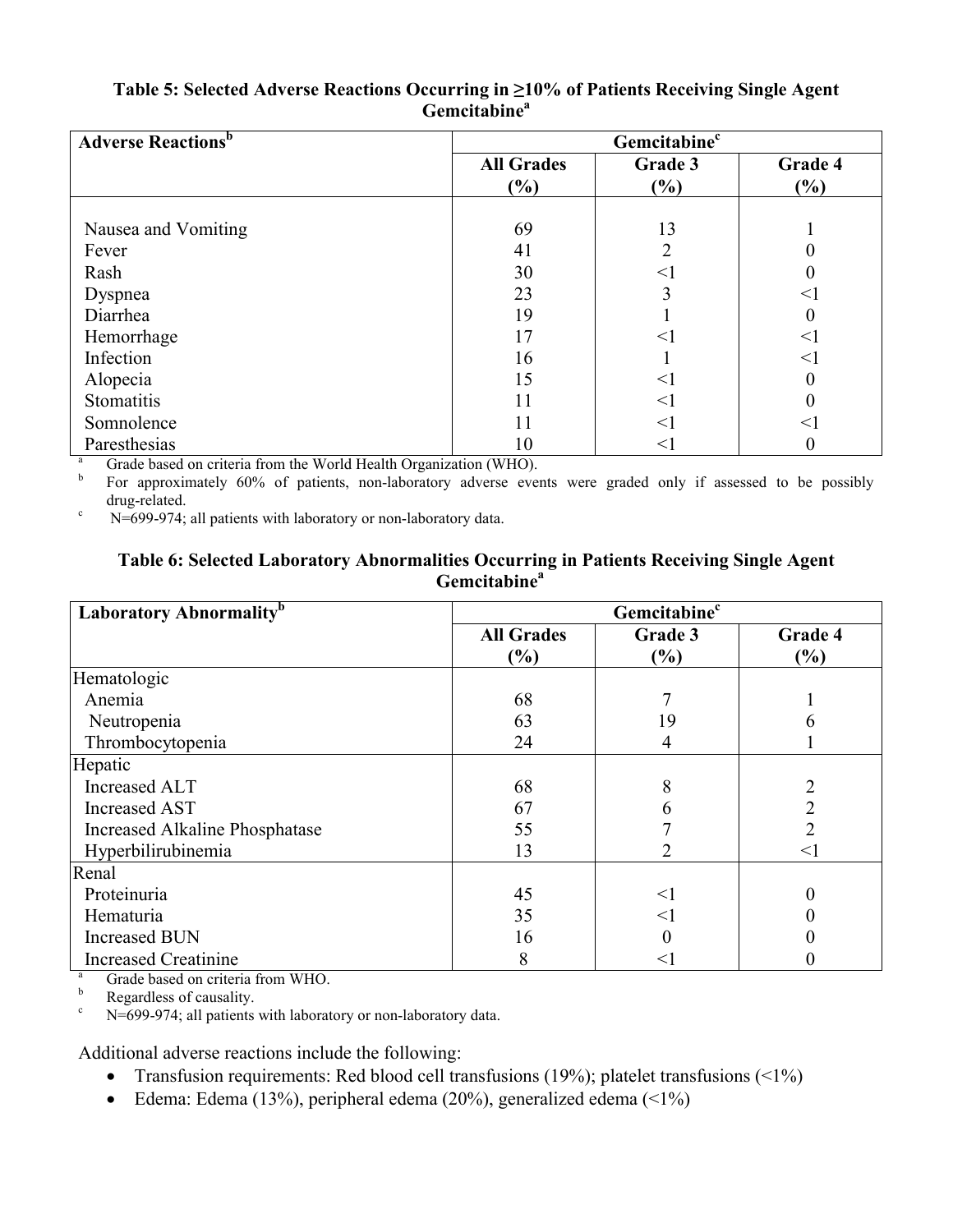- Flu-like symptoms: Fever, asthenia, anorexia, headache, cough, chills, myalgia, insomnia, rhinitis, sweating, and/or malaise (19%)
- Infection: Sepsis  $(\leq 1\%)$
- Extravasation: Injection-site reactions (4%)
- Allergic: Bronchospasm  $(\leq 2\%)$ ; anaphylactoid reactions

## Ovarian Cancer

Tables 7 and 8 present the incidence of selected adverse reactions and laboratory abnormalities, occurring in  $\geq$ 10% of gemcitabine-treated patients and at a higher incidence in the gemcitabine/carboplatin arm, reported in a randomized trial (Study 1) of gemcitabine with carboplatin (n=175) compared to carboplatin alone (n=174) for the second-line treatment of ovarian cancer in women with disease that had relapsed more than 6 months following first-line platinum-based chemotherapy *[see Clinical Studies (14.1)]*. Additional clinically significant adverse reactions, occurring in <10% of patients, are provided following Table 8.

The proportion of patients with dose adjustments for carboplatin (1.8% versus 3.8%), doses of carboplatin omitted (0.2% versus 0) and discontinuing treatment for adverse reactions (11% versus 10%), were similar between arms. Dose adjustment for gemcitabine occurred in 10% of patients and gemcitabine dose was omitted in 14% of patients in the gemcitabine/carboplatin arm.

### **Table 7: Adverse Reactions Occurring in >10% of Patients Receiving Gemcitabine with Carboplatin and at Higher Incidence than in Patients Receiving Single Agent Carboplatin [Between Arm Difference of ≥5% (All Grades) or ≥2% (Grades 3-4)] in Study 1<sup>a</sup>**

| <b>Adverse Reactions</b> <sup>b</sup> | Gemcitabine/Carboplatin                 |           |          | Carboplatin       |         |         |  |
|---------------------------------------|-----------------------------------------|-----------|----------|-------------------|---------|---------|--|
|                                       |                                         | $(N=175)$ |          | $(N=174)$         |         |         |  |
|                                       | <b>All Grades</b><br>Grade 4<br>Grade 3 |           |          | <b>All Grades</b> | Grade 3 | Grade 4 |  |
|                                       | $\left( \frac{0}{0} \right)$            | $(\%)$    | (%)      | $(\%)$            | $(\%)$  | (%)     |  |
|                                       |                                         |           |          |                   |         |         |  |
| Nausea                                | 69                                      | 6         | $\theta$ | 61                | 3       |         |  |
| Alopecia                              | 49                                      |           |          | 17                |         |         |  |
| Vomiting                              | 46                                      | 6         |          | 36                |         | <       |  |
| Constipation                          | 42                                      | 6         |          | 37                |         |         |  |
| Fatigue                               | 40                                      | 3         | $\leq$ 1 | 32                |         |         |  |
| Diarrhea                              | 25                                      | 3         |          | 14                | $<$ 1   |         |  |
| Stomatitis/Pharyngitis                | 22                                      | $<$ l     |          | 13                |         |         |  |

<sup>a</sup> Grade based on National Cancer Institute Common Toxicity Criteria (CTC) Version 2.0.<br>Peopreless of causality

Regardless of causality.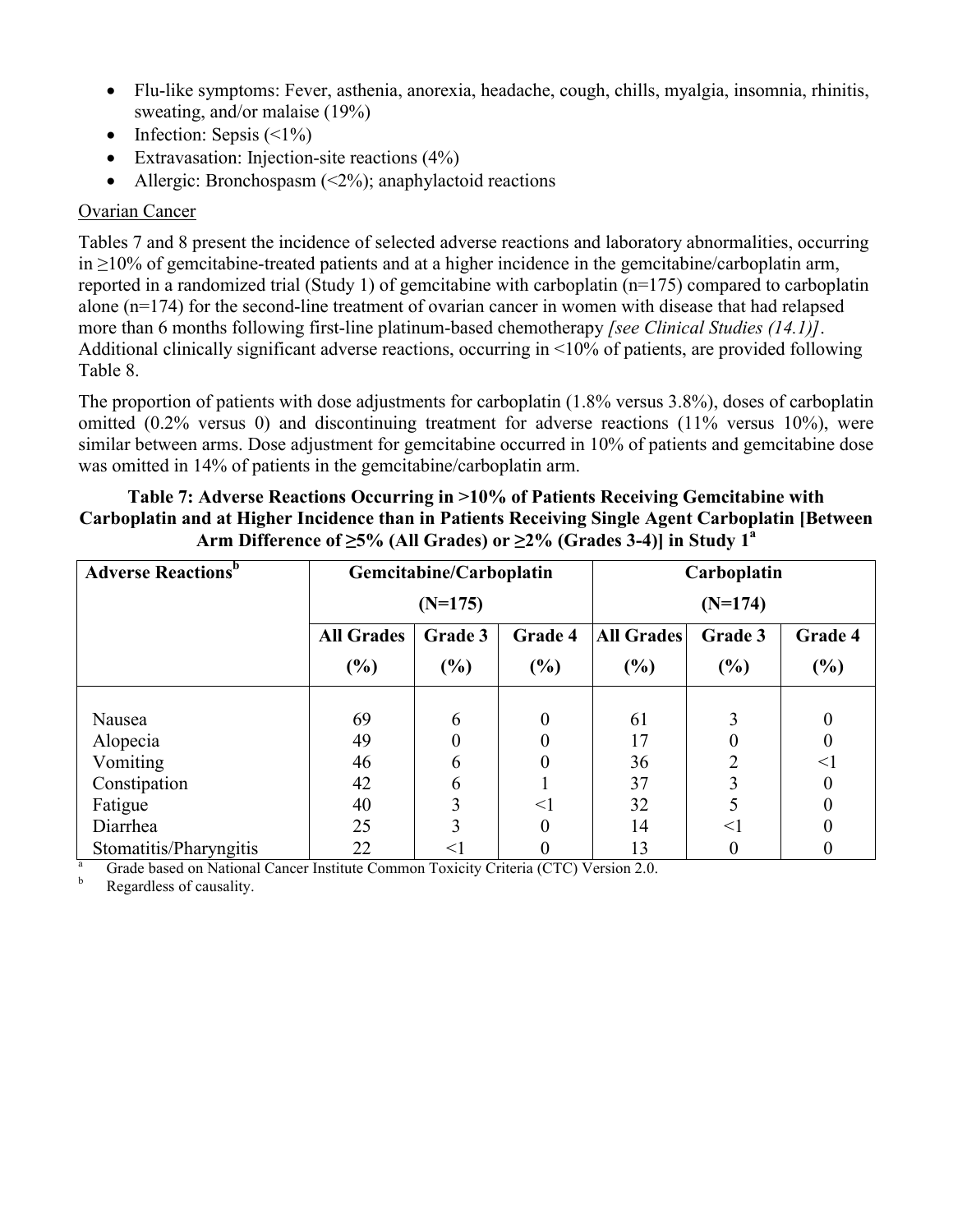### **Table 8: Laboratory Abnormalities Occurring in Patients Receiving Gemcitabine with Carboplatin and at Higher Incidence than in Patients Receiving Single Agent Carboplatin [Between Arm**  Difference of  $\geq$ 5% (All Grades) or  $\geq$ 2% (Grades 3-4)] in Study 1<sup>a</sup>

| Laboratory Abnormality <sup>b</sup> | Gemcitabine/Carboplatin                 |           |     | Carboplatin       |         |                |
|-------------------------------------|-----------------------------------------|-----------|-----|-------------------|---------|----------------|
|                                     |                                         | $(N=175)$ |     | $(N=174)$         |         |                |
|                                     | <b>All Grades</b><br>Grade 4<br>Grade 3 |           |     | <b>All Grades</b> | Grade 3 | Grade 4        |
|                                     | $\frac{6}{6}$<br>$(\%)$<br>$(\%)$       |           | (%) | $(\%)$            | (%)     |                |
|                                     |                                         |           |     |                   |         |                |
| Hematologic                         |                                         |           |     |                   |         |                |
| Neutropenia                         | 90                                      | 42        | 29  | 58                | 11      |                |
| Anemia                              | 86                                      | 22        | 6   | 75                | q       | $\overline{2}$ |
| Thrombocytopenia                    | 78                                      | 30        |     | 57                | 10      |                |
| RBC Transfusion <sup>c</sup>        | 38                                      |           |     | 15                |         |                |
| Platelet Transfusion <sup>c</sup>   | 9                                       |           |     | 3                 |         |                |

 $\frac{a}{a}$  Grade based on National Cancer Institute CTC Version 2.0.

Regardless of causality.

c Percent of patients receiving transfusions. Transfusions are not CTC-graded events. Blood transfusions included both packed red blood cells and whole blood.

Hematopoietic growth factors were administered more frequently in the gemcitabine-containing arm: leukocyte growth factor (24% and 10%) and erythropoiesis-stimulating agent (7% and 3.9%).

The following clinically relevant, Grade 3 and 4 adverse reactions occurred more frequently in the gemcitabine with carboplatin arm: dyspnea (3.4% versus 2.9%), febrile neutropenia (1.1% versus 0), hemorrhagic event (2.3% versus 1.1%), motor neuropathy (1.1% versus 0.6%), and rash/desquamation (0.6% versus 0).

### **Breast Cancer**

Tables 9 and 10 present the incidence of selected adverse reactions and laboratory abnormalities, occurring in ≥10% of gemcitabine-treated patients and at a higher incidence in the gemcitabine/paclitaxel arm, reported in a randomized trial (Study 2) of gemcitabine with paclitaxel (n=262) compared to paclitaxel alone (n=259) for the first-line treatment of metastatic breast cancer (MBC) in women who received anthracycline-containing chemotherapy in the adjuvant/neo-adjuvant setting or for whom anthracyclines were contraindicated *[see Clinical Studies (14.2)]*. Additional clinically significant adverse reactions, occurring in <10% of patients, are provided following Table 10.

The requirement for dose reduction of paclitaxel were higher for patients in the gemcitabine/paclitaxel arm (5% versus 2%). The number of paclitaxel doses omitted  $(1\%)$ , the proportion of patients discontinuing treatment for adverse reactions (7% versus 5%) and the number of treatment-related deaths (1 patient in each arm) were similar between the two arms.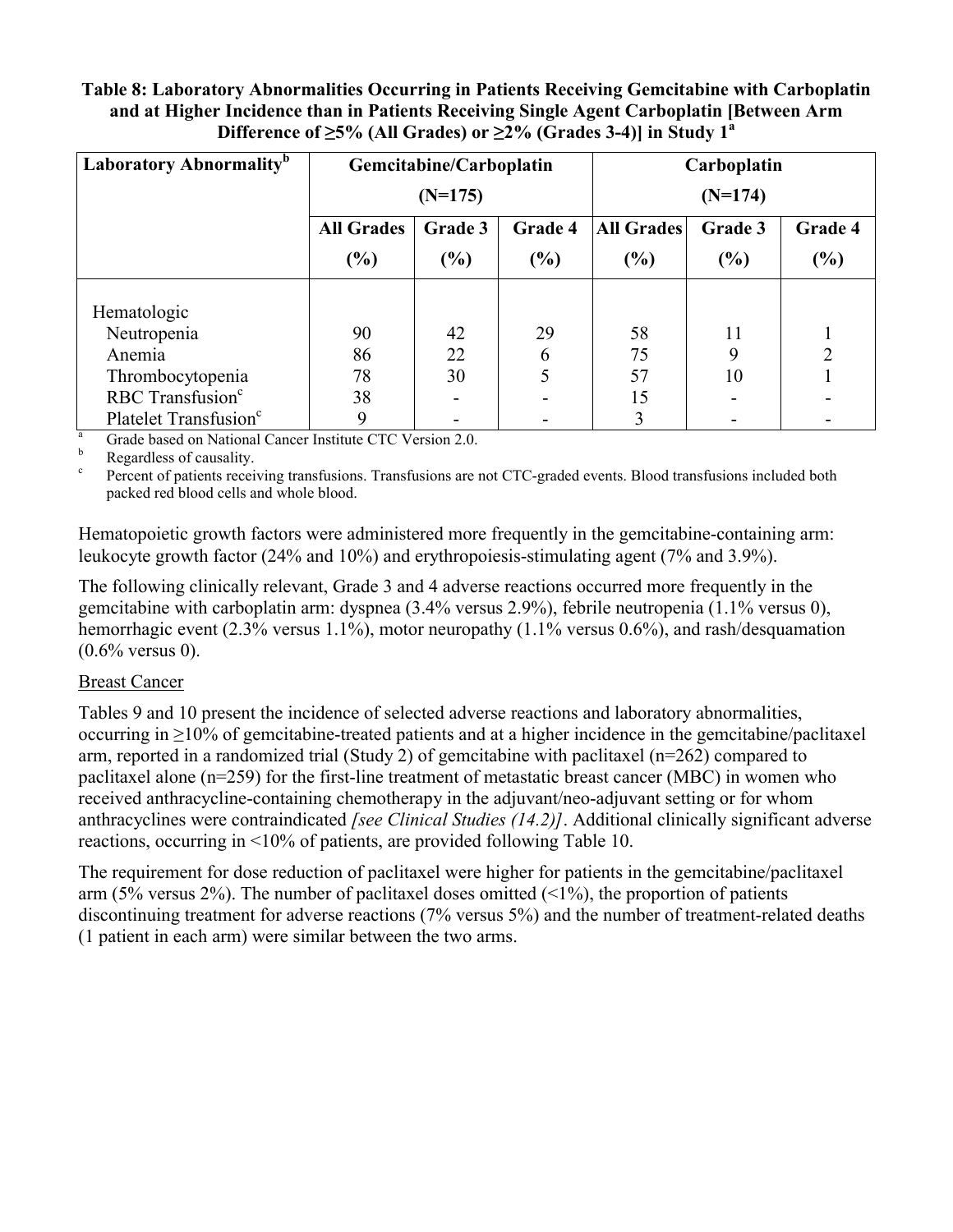### **Table 9: Selected Adverse Reactions Occurring in Patients Receiving Gemcitabine with Paclitaxel and at Higher Incidence than in Patients Receiving Single Agent Paclitaxel [Between Arm Difference of**  $\geq$ **5% (All Grades) or**  $\geq$ **2% (Grades 3-4)] in Study 2<sup>a</sup>**

| <b>Adverse Reactions</b> <sup>b</sup> | <b>Gemcitabine/Paclitaxel</b> |                |                | Paclitaxel                  |                |                   |  |
|---------------------------------------|-------------------------------|----------------|----------------|-----------------------------|----------------|-------------------|--|
|                                       | $(N=262)$                     |                |                | $(N=259)$                   |                |                   |  |
|                                       | All<br><b>Grades</b><br>(%)   | Grade 3<br>(%) | Grade 4<br>(%) | All<br><b>Grades</b><br>(%) | Grade 3<br>(%) | Grade 4<br>$(\%)$ |  |
| Alopecia                              | 90                            | 14             | $\overline{4}$ | 92                          | 19             | 3                 |  |
| Neuropathy-Sensory                    | 64                            | 5              | $<$ l          | 58                          | 3              | 0                 |  |
| Nausea                                | 50                            |                | 0              | 31                          |                | 0                 |  |
| Fatigue                               | 40                            | 6              | $<$ l          | 28                          |                | $<$ l             |  |
| Vomiting                              | 29                            |                | 0              | 15                          |                | 0                 |  |
| Diarrhea                              | 20                            | 3              | 0              | 13                          | $\overline{2}$ | 0                 |  |
| Anorexia                              | 17                            |                | 0              | 12                          | $\leq$ 1       | 0                 |  |
| Neuropathy-Motor                      | 15                            |                | $\leq$ 1       | 10                          | <1             | 0                 |  |
| Stomatitis/Pharyngitis                | 13                            |                | $<$ l          | 8                           | $\leq$ 1       | 0                 |  |
| Fever                                 | 13                            | $\leq$ 1       | $\overline{0}$ | 3                           | 0              | 0                 |  |
| Rash/Desquamation                     | 11                            | $<$ 1          | $\leq$ 1       | 5                           |                |                   |  |
| Febrile Neutropenia                   | 6                             | 5              | $<$ l          | 2                           |                | 0                 |  |

 $\frac{a}{b}$  Grade based on National Cancer Institute CTC Version 2.0.

<sup>b</sup> Non-laboratory events were graded only if assessed to be possibly drug-related.

**Table 10: Selected Laboratory Abnormalities Occurring in >10% of Patients Receiving Gemcitabine with Paclitaxel and at a Higher Incidence than Patients Receiving Single Agent Paclitaxel [Between Arm Difference of ≥5% (All Grades) or ≥2% (Grades 3-4)] in Study 2<sup>a</sup>**

| Laboratory Abnormality <sup>b</sup> | <b>Gemcitabine/Paclitaxel</b>                                      |    |                             | Paclitaxel     |                |                |
|-------------------------------------|--------------------------------------------------------------------|----|-----------------------------|----------------|----------------|----------------|
|                                     | $(N=262)$                                                          |    |                             | $(N=259)$      |                |                |
|                                     | All<br>Grade 3<br>Grade 4<br><b>Grades</b><br>(%)<br>(%)<br>$(\%)$ |    | All<br><b>Grades</b><br>(%) | Grade 3<br>(%) | Grade 4<br>(%) |                |
| Hematologic                         |                                                                    |    |                             |                |                |                |
| Anemia                              | 69                                                                 | 6  |                             | 51             |                | $<$ 1          |
| Neutropenia                         | 69                                                                 | 31 | 17                          | 31             |                |                |
| Thrombocytopenia                    | 26                                                                 |    | $<$ l                       |                | $<$ 1          | $<$ l          |
| Hepatobiliary                       |                                                                    |    |                             |                |                |                |
| Increased ALT                       | 18                                                                 |    | $<$ 1                       | 6              | $\leq$ 1       | $\overline{0}$ |
| Increased AST                       | 16                                                                 |    | 0                           |                | $<$ 1          |                |

 $\frac{a}{b}$  Grade based on National Cancer Institute CTC Version 2.0.

Regardless of causality.

Clinically relevant Grade 3 or 4 dyspnea occurred with a higher incidence in the gemcitabine with paclitaxel arm compared with the paclitaxel arm (1.9% versus 0).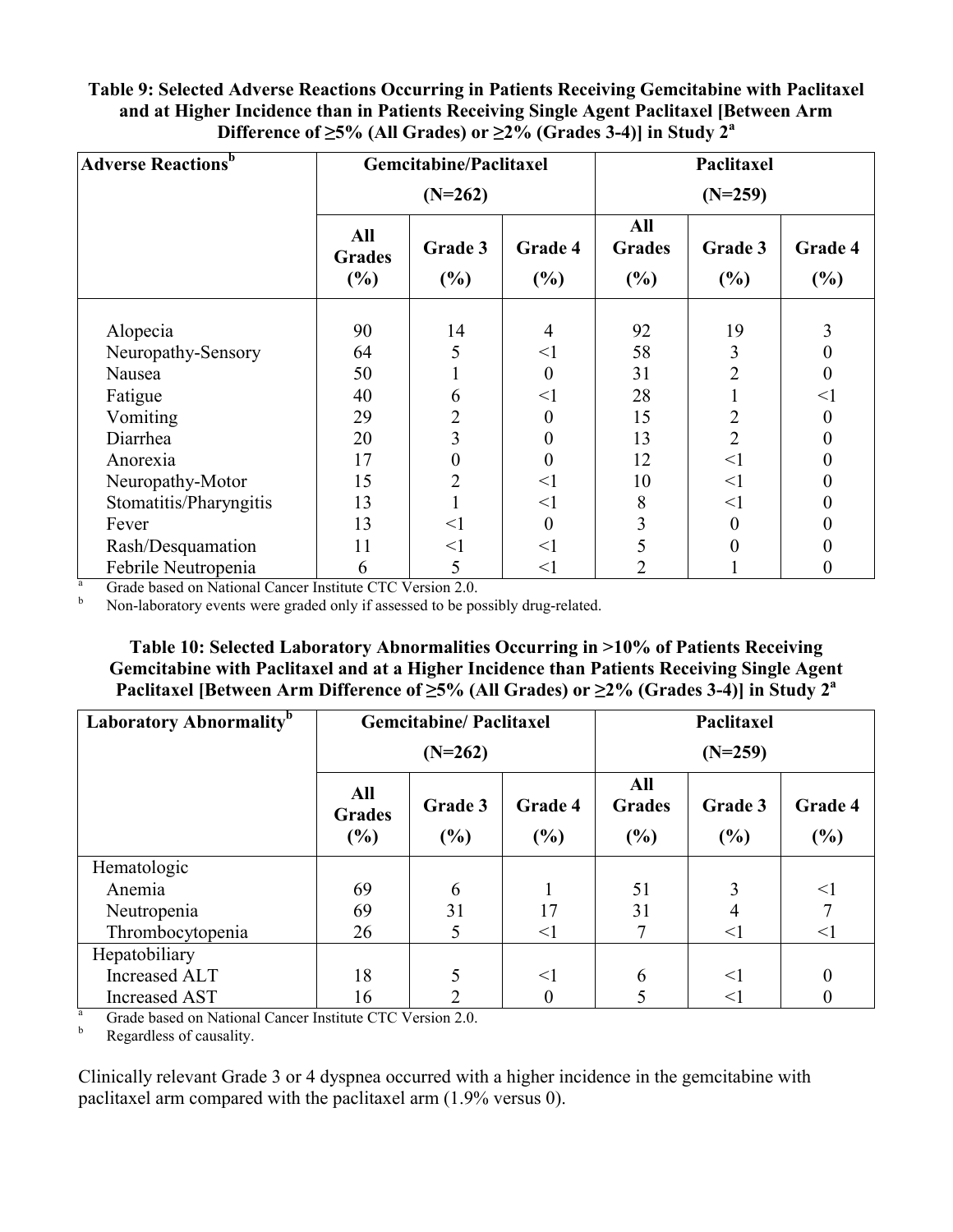### Non-Small Cell Lung Cancer

Tables 11 and 12 present the incidence of selected adverse reactions and laboratory abnormalities, occurring in ≥10% of gemcitabine-treated patients and at a higher incidence in the gemcitabine with cisplatin arm, reported in a randomized trial (Study 3) of gemcitabine with cisplatin (n=260) administered in 28-day cycles as compared to cisplatin alone (n=262) in patients receiving first-line treatment for locally advanced or metastatic NSCLC *[see Clinical Studies (14.3)]*.

Patients randomized to gemcitabine with cisplatin received a median of 4 cycles of treatment and those randomized to cisplatin alone received a median of 2 cycles of treatment. In this trial, the requirement for dose adjustments (>90% versus 16%), discontinuation of treatment for adverse reactions (15% versus 8%), and the proportion of patients hospitalized (36% versus 23%) were all higher for patients receiving gemcitabine with cisplatin compared to those receiving cisplatin alone. The incidence of febrile neutropenia (3% versus <1%), sepsis (4% versus 1%), Grade 3 cardiac dysrhythmias (3% versus <1%) were all higher in the gemcitabine/cisplatin arm compared to the cisplatin alone arm. The two-drug combination was more myelosuppressive with 4 (1.5%) possibly treatment-related deaths, including resulting from myelosuppression with infection and one case of renal failure associated with pancytopenia and infection. No deaths due to treatment were reported on the cisplatin arm.

| ,,                                    |                             |                                    |                |                             |                   |                |  |  |  |
|---------------------------------------|-----------------------------|------------------------------------|----------------|-----------------------------|-------------------|----------------|--|--|--|
| <b>Adverse Reactions</b> <sup>b</sup> |                             | Gemcitabine/Cisplatin <sup>c</sup> |                | Cisplatin <sup>d</sup>      |                   |                |  |  |  |
|                                       | <b>All Grades</b><br>$(\%)$ | Grade 3<br>$(\%)$                  | Grade 4<br>(%) | All<br><b>Grades</b><br>(%) | Grade 3<br>$(\%)$ | Grade 4<br>(%) |  |  |  |
| Nausea                                | 93                          | 25                                 | $\overline{2}$ | 87                          | 20                | $<$ 1          |  |  |  |
| Vomiting                              | 78                          | 11                                 | 12             | 71                          | 10                | 9              |  |  |  |
| Alopecia                              | 53                          |                                    | 0              | 33                          | $\theta$          |                |  |  |  |
| Neuro Motor                           | 35                          | 12                                 | 0              | 15                          |                   |                |  |  |  |
| Diarrhea                              | 24                          | 2                                  | $\overline{2}$ | 13                          |                   |                |  |  |  |
| Neuro Sensory                         | 23                          |                                    | 0              | 18                          |                   |                |  |  |  |
| Infection                             | 18                          |                                    | $\overline{2}$ | 12                          |                   |                |  |  |  |
| Fever                                 | 16                          |                                    |                | 5                           |                   |                |  |  |  |
| Neuro Cortical                        | 16                          |                                    |                | 9                           |                   |                |  |  |  |
| Neuro Mood                            | 16                          |                                    |                | 10                          |                   |                |  |  |  |
| Local                                 | 15                          |                                    |                | 6                           |                   |                |  |  |  |
| Neuro Headache                        | 14                          |                                    |                |                             |                   |                |  |  |  |
| Stomatitis                            | 14                          |                                    |                | 5                           |                   |                |  |  |  |
| Hemorrhage                            | 14                          |                                    |                |                             |                   |                |  |  |  |
| Hypotension                           | 12                          |                                    |                |                             |                   |                |  |  |  |
| Rash                                  | 11                          |                                    |                |                             |                   |                |  |  |  |

| Table 11: Selected Adverse Reactions Occurring in $\geq 10\%$ of Patients Receiving Gemcitabine with |
|------------------------------------------------------------------------------------------------------|
| Cisplatin and at Higher Incidence than in Patients Receiving Single Agent Cisplatin [Between Arm     |
| Difference of $\geq 5\%$ (All Grades) or $\geq 2\%$ (Grades 3-4)] in Study 3 <sup>a</sup>            |

<sup>a</sup> Grade based on National Cancer Institute CTC.<br>Non-laboratory quants were graded only if asset

b Non-laboratory events were graded only if assessed to be possibly drug-related.

 $\frac{c}{\text{N}}$  N=217-253; all gemcitabine/cisplatin patients with laboratory or non-laboratory data.

N=213-248; all cisplatin patients with laboratory or non-laboratory data.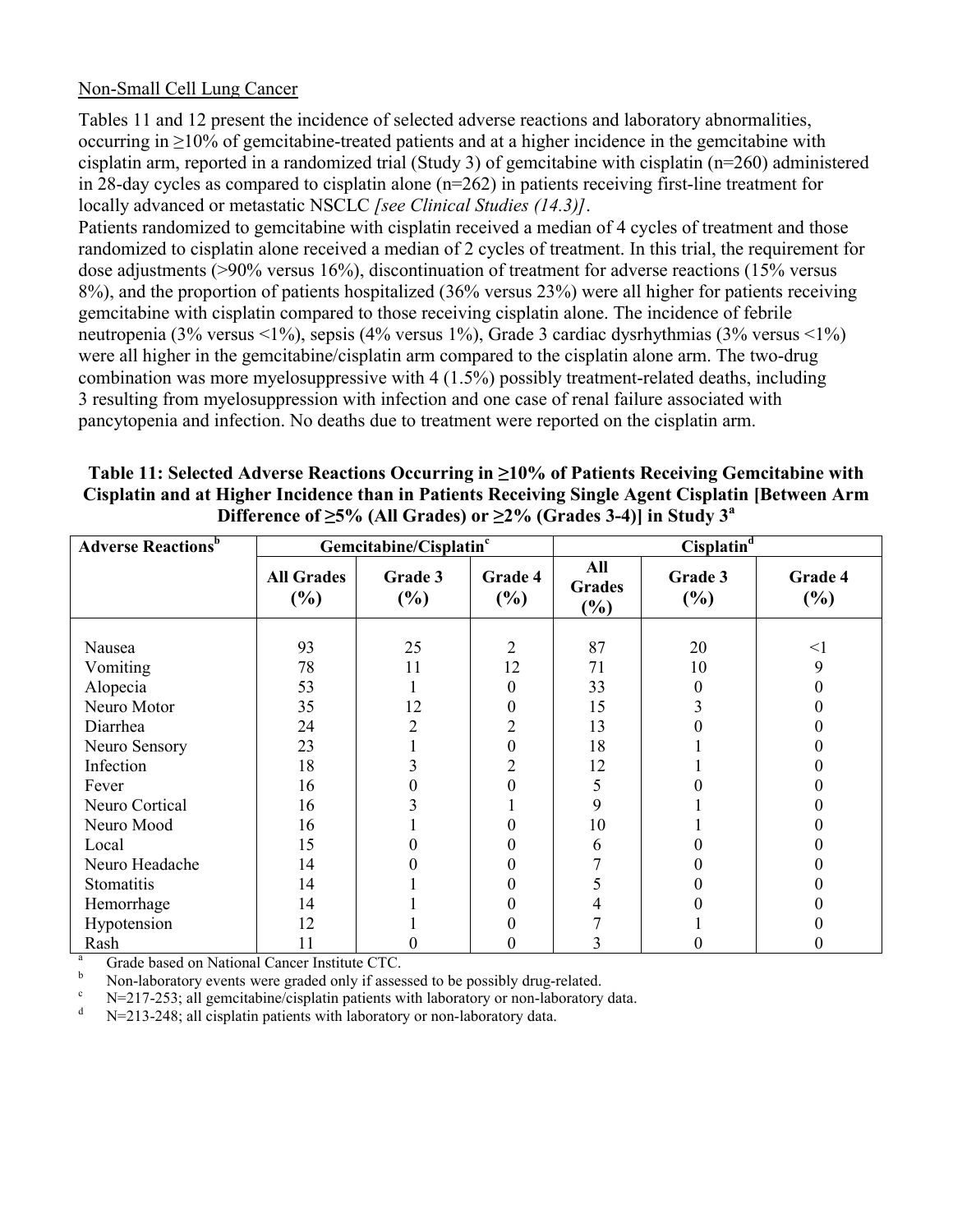**Table 12: Selected Laboratory Abnormalities Occurring in >10% of Patients Receiving Gemcitabine with Cisplatin and at Higher Incidence than in Patients Receiving Single Agent**  Cisplatin [Between Arm Difference of  $\geq$ 5% (All Grades) or  $\geq$ 2% (Grades 3-4)] in Study 3<sup>a</sup>

| Laboratory Abnormality <sup>b</sup> | $Cisplatin^d$<br>Gemcitabine/Cisplatin <sup>c</sup> |                  |                   |                                       |                |                   |
|-------------------------------------|-----------------------------------------------------|------------------|-------------------|---------------------------------------|----------------|-------------------|
|                                     | All<br><b>Grades</b><br>$(\%)$                      | Grade 3<br>(%)   | Grade 4<br>$(\%)$ | All<br><b>Grades</b><br>$\frac{6}{6}$ | Grade 3<br>(%) | Grade 4<br>$(\%)$ |
| Hematologic                         |                                                     |                  |                   |                                       |                |                   |
| Anemia                              | 89                                                  | 22               | 3                 | 67                                    | 6              |                   |
| Thrombocytopenia                    | 85                                                  | 25               | 25                | 13                                    | 3              |                   |
| Neutropenia                         | 79                                                  | 22               | 35                | 20                                    | 3              |                   |
| Lymphopenia                         | 75                                                  | 25               | 18                | 51                                    | 12             |                   |
| RBC Transfusion <sup>e</sup>        | 39                                                  |                  |                   | 13                                    |                |                   |
| Platelet Transfusions <sup>e</sup>  | 21                                                  |                  |                   | $\leq$ 1                              |                |                   |
| Hepatic                             |                                                     |                  |                   |                                       |                |                   |
| <b>Increased Transaminase</b>       | 22                                                  | $\overline{2}$   |                   | 10                                    |                | 0                 |
| Increased Alkaline Phosphatase      | 19                                                  |                  | 0                 | 13                                    | $\theta$       | 0                 |
| Renal                               |                                                     |                  |                   |                                       |                |                   |
| <b>Increased Creatinine</b>         | 38                                                  | 4                | $\leq$ 1          | 31                                    | $\mathfrak{D}$ | $\leq$ 1          |
| Proteinuria                         | 23                                                  | $\theta$         | 0                 | 18                                    | 0              | 0                 |
| Hematuria                           | 15                                                  | $\boldsymbol{0}$ | $\boldsymbol{0}$  | 13                                    | $\theta$       | $\boldsymbol{0}$  |
| Other Laboratory                    |                                                     |                  |                   |                                       |                |                   |
| Hyperglycemia                       | 30                                                  | 4                | 0                 | 23                                    | 3              | 0                 |
| Hypomagnesemia                      | 30                                                  | 4                | 3                 | 17                                    |                | 0                 |
| Hypocalcemia                        | 18                                                  | 2                | 0                 |                                       |                | $<$ 1             |

 $\frac{a}{b}$  Grade based on National Cancer Institute CTC.

b Regardless of causality.

<sup>c</sup> N=217-253; all gemcitabine/cisplatin patients with laboratory or non-laboratory data.<br>N=213-248: all cisplatin patients with laboratory or non-laboratory data

N=213-248; all cisplatin patients with laboratory or non-laboratory data.

e Percent of patients receiving transfusions. Percent transfusions are not CTC-graded events.

Tables 13 and 14 present the incidence of selected adverse reactions and laboratory abnormalities, occurring in ≥10% of gemcitabine-treated patients and at a higher incidence in the gemcitabine with cisplatin arm, reported in a randomized trial (Study 4) of gemcitabine with cisplatin (n=69) administered in 21-day cycles as compared to etoposide with cisplatin (n=66) in patients receiving first-line treatment for locally advanced or metastatic NSCLC *[see Clinical Studies (14.3)]*. Additional clinically significant adverse reactions are provided following Table 14.

Patients in the gemcitabine/cisplatin (GC) arm received a median of 5 cycles and those in the etoposide/cisplatin (EC) arm received a median of 4 cycles. The majority of patients receiving more than one cycle of treatment required dose adjustments; 81% in the GC arm and 68% in the EC arm. The incidence of hospitalizations for adverse reactions was 22% in the GC arm and 27% in the EC arm. The proportion of patients who discontinued treatment for adverse reactions was higher in the GC arm (14% versus 8%). The proportion of patients who were hospitalized for febrile neutropenia was lower in the GC arm (7% versus 12%). There was one death attributed to treatment, a patient with febrile neutropenia and renal failure, which occurred in the GC arm.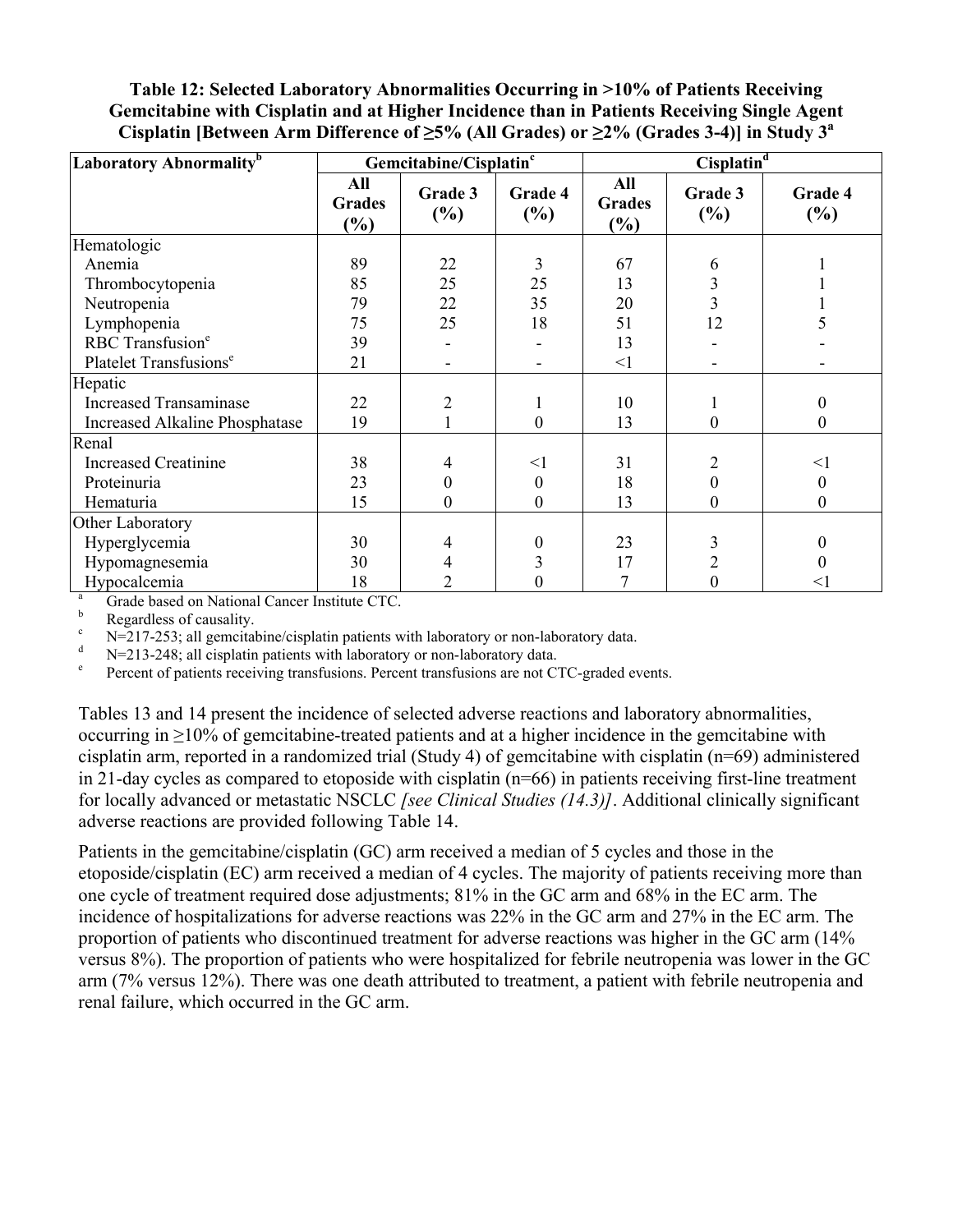| <b>Adverse Reactions</b> <sup>b</sup> | Gemcitabine/Cisplatin <sup>c</sup> |         |         | Etoposide/Cisplatin <sup>d</sup> |               |               |
|---------------------------------------|------------------------------------|---------|---------|----------------------------------|---------------|---------------|
|                                       | <b>All Grades</b>                  | Grade 3 | Grade 4 | <b>All Grades</b>                | Grade 3       | Grade 4       |
|                                       | $\left(\frac{0}{0}\right)$         | $(\%)$  | (%)     | $\left( \frac{0}{0} \right)$     | $\frac{6}{6}$ | $\frac{6}{6}$ |
|                                       |                                    |         |         |                                  |               |               |
| Nausea and Vomiting                   | 96                                 | 35      | 4       | 86                               | 19            |               |
| Alopecia                              | 77                                 | 13      |         | 92                               | 51            |               |
| Paresthesias                          | 38                                 | 0       |         | 16                               |               |               |
| Infection                             | 28                                 |         |         | 21                               |               |               |
| Stomatitis                            | 20                                 |         |         | 18                               |               |               |
| Diarrhea                              | 14                                 |         |         | 13                               |               |               |
| Edema <sup>e</sup>                    | 12                                 |         |         |                                  |               |               |
| Rash                                  | 10                                 |         |         |                                  |               |               |
| Hemorrhage                            |                                    |         |         |                                  |               |               |
| Fever                                 |                                    |         |         |                                  |               |               |
| Somnolence                            |                                    |         |         |                                  |               |               |
| Flu-like Syndrome <sup>e</sup>        |                                    |         |         |                                  |               |               |
| Dyspnea                               |                                    |         |         |                                  |               |               |

**Table 13: Selected Adverse Reactions in Patients Receiving Gemcitabine with Cisplatin in Study 4<sup>a</sup>**

 $\frac{a}{b}$  Grade based on criteria from WHO.

b Non-laboratory events were graded only if assessed to be possibly drug-related. Pain data were not collected.<br>N=67.60: all gemeitabine/cisplatin patients with laboratory or non-laboratory data

<sup>c</sup> N=67-69; all gemcitabine/cisplatin patients with laboratory or non-laboratory data.<br>N=57-63; all etonoside/cisplatin patients with laboratory or non-laboratory data

N=57-63; all etoposide/cisplatin patients with laboratory or non-laboratory data.

e Flu-like syndrome and edema were not graded.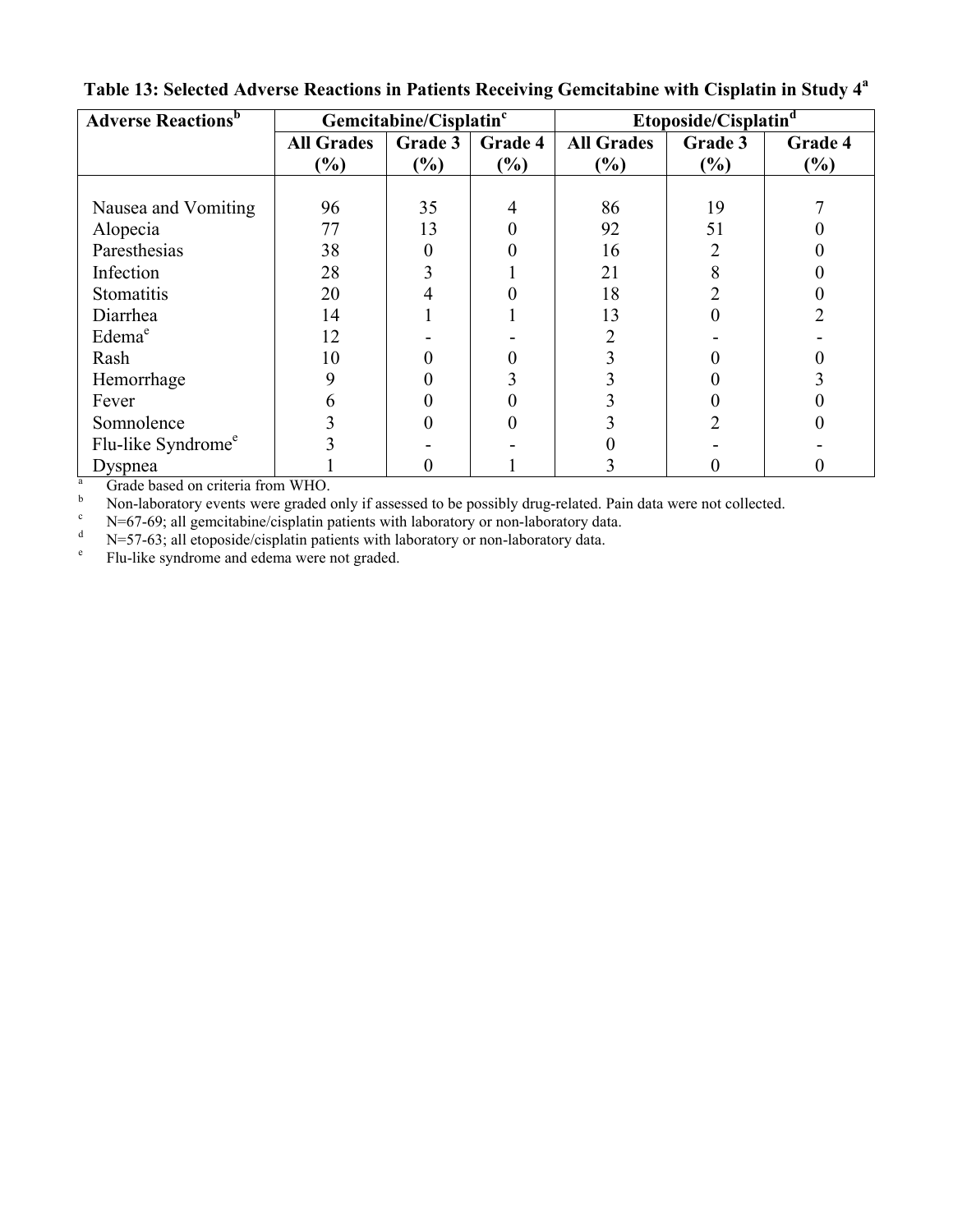| Laboratory<br><b>Abnormality</b> <sup>b</sup> | Gemcitabine/Cisplatin <sup>c</sup>                |                | Etoposide/Cisplatin <sup>d</sup> |                             |                          |                   |
|-----------------------------------------------|---------------------------------------------------|----------------|----------------------------------|-----------------------------|--------------------------|-------------------|
|                                               | <b>All Grades</b><br>$\left( \frac{0}{0} \right)$ | Grade 3<br>(%) | Grade 4<br>$(\%)$                | <b>All Grades</b><br>$(\%)$ | Grade 3<br>$\frac{6}{6}$ | Grade 4<br>$(\%)$ |
| Hematologic                                   |                                                   |                |                                  |                             |                          |                   |
| Anemia                                        | 88                                                | 22             | $\theta$                         | 77                          | 13                       | $\overline{2}$    |
| Neutropenia                                   | 88                                                | 36             | 28                               | 87                          | 20                       | 56                |
| Thrombocytopenia                              | 81                                                | 39             | 16                               | 45                          | 8                        | 5                 |
| RBC Transfusion <sup>e</sup>                  | 29                                                |                |                                  | 21                          |                          |                   |
| Platelet Transfusion <sup>e</sup>             | 3                                                 |                |                                  | 8                           |                          |                   |
| Hepatic                                       |                                                   |                |                                  |                             |                          |                   |
| <b>Increased Alkaline</b>                     |                                                   |                |                                  |                             |                          |                   |
| Phosphatase                                   | 16                                                | $\Omega$       | 0                                | 11                          |                          |                   |
| <b>Increased ALT</b>                          | 6                                                 |                | 0                                | 12                          |                          |                   |
| <b>Increased AST</b>                          | 3                                                 | $\Omega$       | $\theta$                         | 11                          | 0                        | 0                 |
| Renal                                         |                                                   |                |                                  |                             |                          |                   |
| Hematuria                                     | 22                                                | 0              | $\theta$                         | 10                          | 0                        |                   |
| Proteinuria                                   | 12                                                |                | 0                                | 5                           |                          |                   |
| <b>Increased BUN</b>                          | 6                                                 |                |                                  | 4                           |                          |                   |
| <b>Increased Creatinine</b>                   | 2                                                 |                |                                  |                             |                          |                   |

### **Table 14: Selected Laboratory Abnormalities Occurring in Patients Receiving Gemcitabine with Cisplatin in Study 4 a**

 $\frac{a}{b}$  Grade based on criteria from WHO.

b Regardless of causality.

 $\epsilon$  N=67-69; all gemeitabine/cisplatin patients with laboratory or non-laboratory data.

N=57-63; all etoposide/cisplatin patients with laboratory or non-laboratory data.

e Percent of patients receiving transfusions. WHO Grading scale not applicable to proportion patients with transfusions.

## **6.2 Postmarketing Experience**

The following adverse reactions have been identified during post-approval use of gemcitabine. Because these reactions are reported voluntarily from a population of uncertain size, it is not always possible to reliably estimate their frequency or establish a causal relationship to drug exposure.

## *Blood and Lymphatic System:* TMA

*Cardiovascular:* Congestive heart failure, myocardial infarction, arrhythmias, supraventricular arrhythmias

*Vascular:* Peripheral vasculitis, gangrene, capillary leak syndrome

*Skin:* Cellulitis, pseudocellulitis, severe skin reactions, including desquamation and bullous skin eruptions *Hepatic:* Hepatic failure, hepatic veno-occlusive disease

*Pulmonary:* Interstitial pneumonitis, pulmonary fibrosis, pulmonary eosinophilia, pulmonary edema, adult respiratory distress syndrome (ARDS)

*Nervous System:* Posterior reversible encephalopathy syndrome (PRES)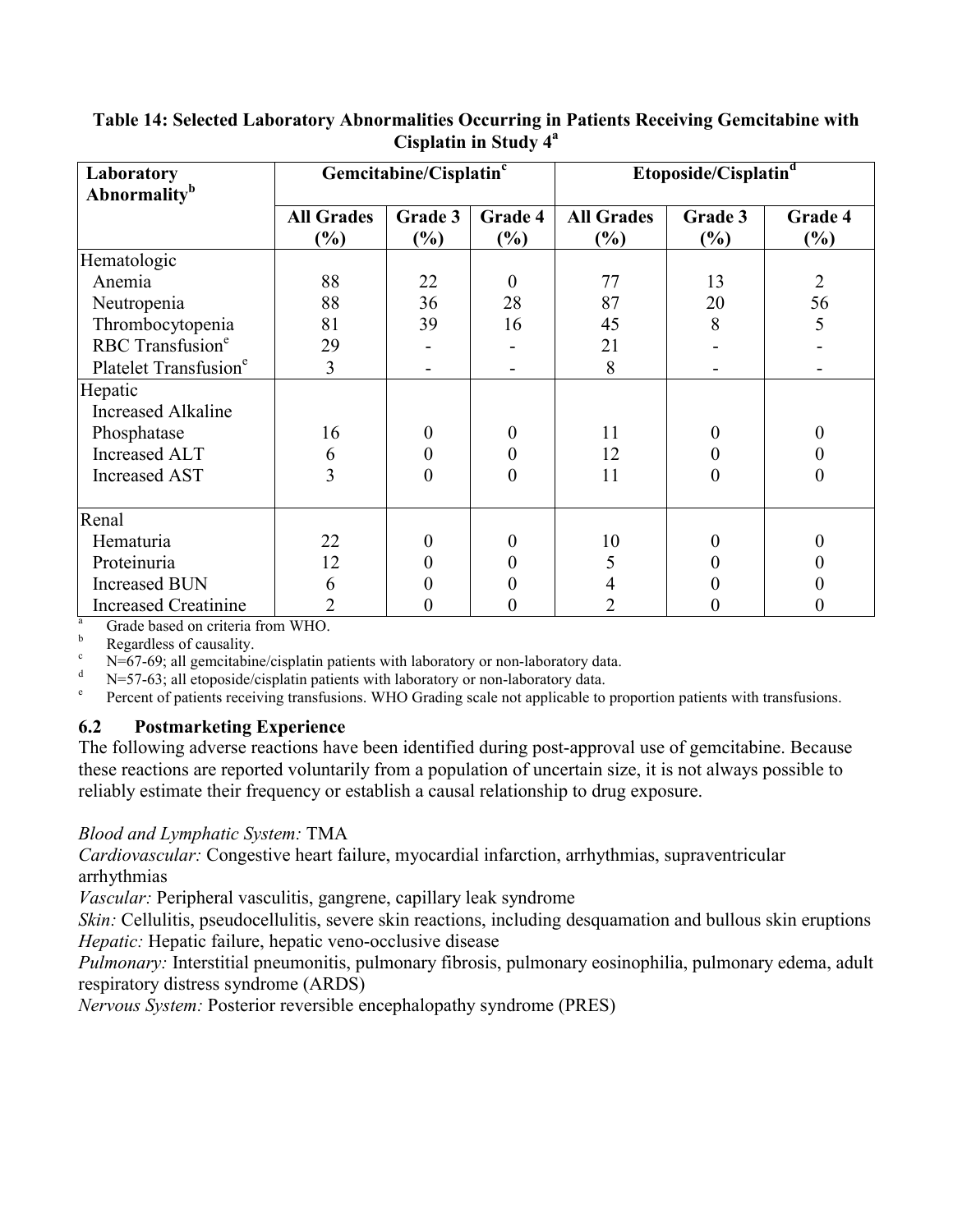## **8 USE IN SPECIFIC POPULATIONS**

## **8.1 Pregnancy**

## Risk Summary

Based on animal data and its mechanism of action, Gemcitabine Injection can cause fetal harm when administered to a pregnant woman *[see Clinical Pharmacology (12.1)]*. There are no available data on the use of gemcitabine in pregnant women. In animal reproduction studies, gemcitabine was teratogenic, embryotoxic, and fetotoxic in mice and rabbits *(see Data)*. Advise pregnant women of the potential risk to a fetus *[see Use in Specific Populations (8.3)]*.

In the U.S. general population, the estimated background risk of major birth defects and miscarriages in clinically recognized pregnancies is 2-4% and 15-20%, respectively.

## **Data**

## *Animal Data*

Gemcitabine is embryotoxic in mice. Daily dosing of gemcitabine to pregnant mice increased the incidence of fetal malformations (cleft palate, incomplete ossification) at doses of 1.5 mg/kg/day [about 0.005 times the 1000 mg/m<sup>2</sup> clinical dose based on body surface area (BSA)]. Gemcitabine is embryotoxic and fetotoxic in rabbits. Daily dosing of gemcitabine to pregnant rabbits resulted in fetotoxicity (decreased fetal viability, reduced litter sizes and developmental delays) and increased the incidence of fetal malformations (fused pulmonary artery, absence of gall bladder) at doses of 0.1 mg/kg/day (about 0.002 times the 1000 mg/m<sup>2</sup> clinical dose based on BSA).

## **8.2 Lactation**

### Risk Summary

There is no information regarding the presence of gemcitabine or its metabolites in human milk, or their effects on the breastfed infant or on milk production. Due to the potential for serious adverse reactions in breastfed infants, advise women not to breastfeed during treatment with Gemcitabine Injection and for at least one week following the last dose.

## **8.3 Females and Males of Reproductive Potential**

### Pregnancy Testing

Verify pregnancy status in females of reproductive potential prior to initiating Gemcitabine Injection *[see Use in Specific Populations (8.1)]*.

## **Contraception**

Gemcitabine Injection can cause fetal harm when administered to a pregnant woman *[see Use in Specific Populations (8.1)].*

## *Females*

Because of the potential for genotoxicity, advise females of reproductive potential to use effective contraception during treatment with Gemcitabine Injection and for 6 months after the final dose.

### *Males*

Because of the potential for genotoxicity, advise males with female partners of reproductive potential to use effective contraception during treatment with Gemcitabine Injection and for 3 months after the final dose *[see Nonclinical Toxicology (13.1)]*.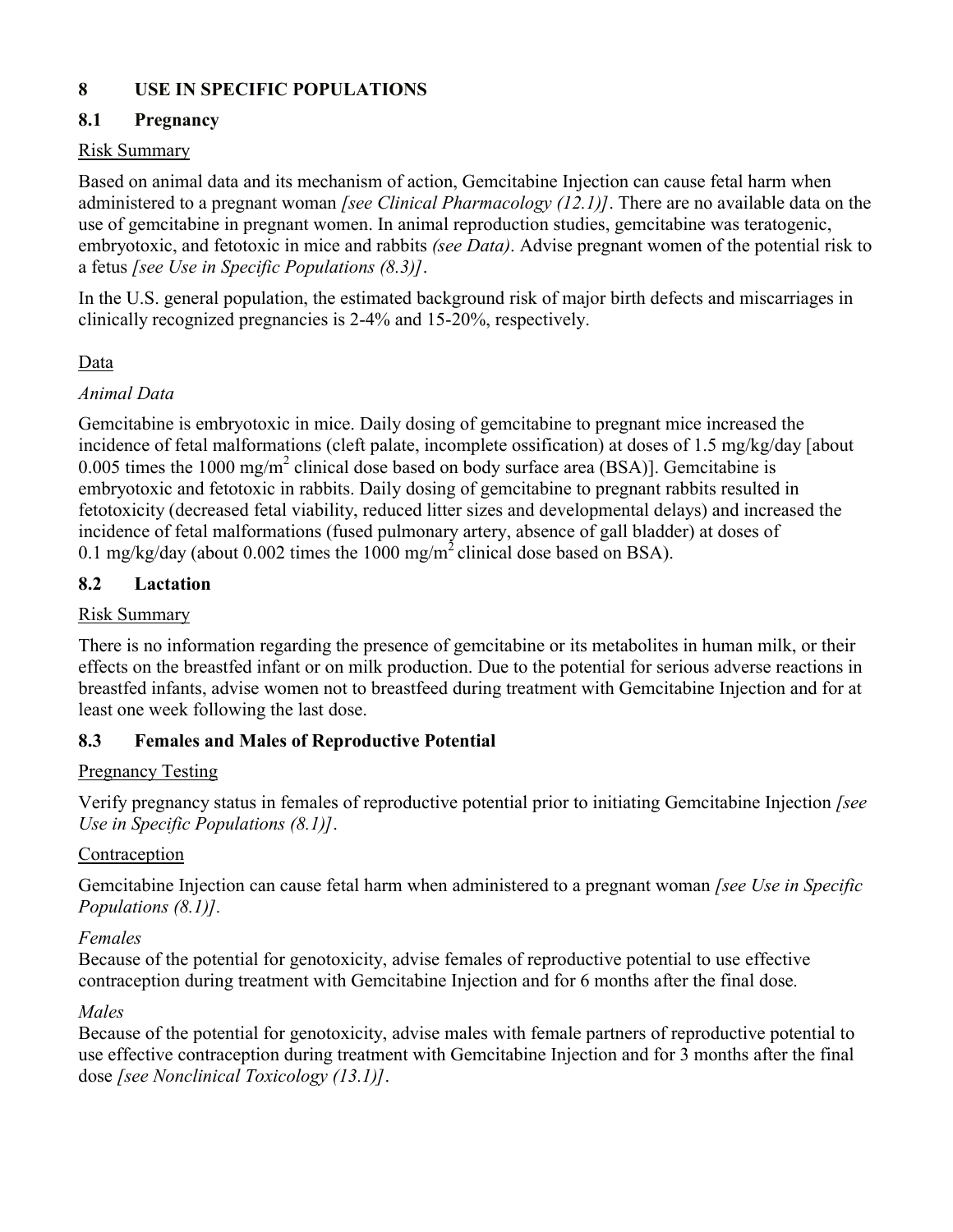## Infertility

*Males* 

Based on animal studies, gemcitabine may impair fertility in males of reproductive potential *[see Nonclinical Toxicology (13.1)].* It is not known whether these effects on fertility are reversible.

## **8.4 Pediatric Use**

The safety and effectiveness of gemcitabine have not been established in pediatric patients.

The safety and pharmacokinetics of gemcitabine were evaluated in a trial in pediatric patients with refractory leukemia. The maximum tolerated dose was  $10 \text{ mg/m}^2/\text{min}$  for  $360 \text{ minutes}$  weekly for three weeks followed by a one-week rest period.

The safety and activity of gemcitabine were evaluated in a trial of pediatric patients with relapsed acute lymphoblastic leukemia (22 patients) and acute myelogenous leukemia (10 patients) at a dose of 10 mg/m<sup>2</sup> /min administered over 360 minutes weekly for three weeks followed by a one-week rest period. Patients with M1 or M2 bone marrow on Day 28 who did not experience unacceptable toxicity were eligible to receive a maximum of one additional four-week course. Toxicities observed included myelosuppression, febrile neutropenia, increased serum transaminases, nausea, and rash/desquamation. No meaningful clinical activity was observed in this trial.

## **8.5 Geriatric Use**

In clinical studies which enrolled 979 patients with various malignancies who received single agent gemcitabine, no overall differences in safety were observed between patients aged 65 and older and younger patients, with the exception of a higher rate of Grade 3-4 thrombocytopenia in older patients as compared to younger patients.

In a randomized trial in women with ovarian cancer (Study 1), 175 women received gemcitabine with carboplatin, of which 29% were age 65 years or older. Similar effectiveness was observed between older and younger women. There was significantly higher Grade 3-4 neutropenia in women 65 years of age or older *[see Dosage and Administration (2.1)]*.

Gemcitabine clearance is affected by age; however, there are no recommended dose adjustments based on patients' age *[see Clinical Pharmacology (12.3)]*.

## **8.6 Gender**

Gemcitabine clearance is decreased in females *[see Clinical Pharmacology (12.3)].* In single agent studies of gemcitabine, women, especially older women, were more likely not to proceed to a subsequent cycle and to experience Grade 3-4 neutropenia and thrombocytopenia *[see Dosage and Administration (2.1, 2.2, 2.3, 2.4)]*.

## **10 OVERDOSAGE**

There is no known antidote for overdoses of gemcitabine. Myelosuppression, paresthesias, and severe rash were the principal toxicities seen when a single dose as high as 5700 mg/m<sup>2</sup> was administered by intravenous infusion over 30 minutes every 2 weeks to several patients in a dose-escalation study. In the event of suspected overdose, monitor with appropriate blood counts and provide supportive therapy, as necessary.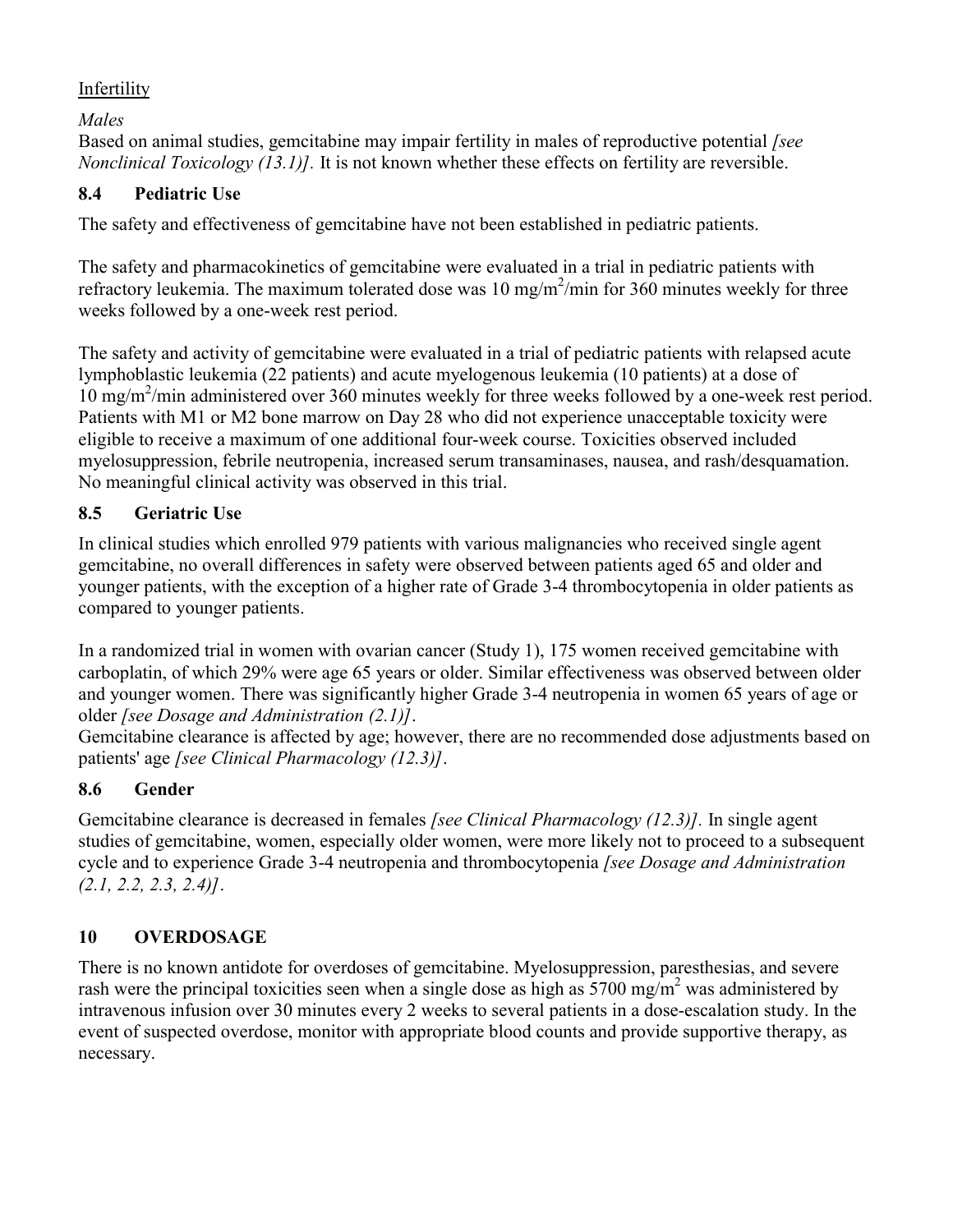## **11 DESCRIPTION**

Gemcitabine is a nucleoside metabolic inhibitor. The chemical name of gemcitabine HCl is 2´-deoxy-2´,2´-difluorocytidine monohydrochloride (β-isomer). The structural formula is as follows:



Gemcitabine HCl is a white to off-white solid with a molecular formula of  $C_9H_{11}F_2N_3O_4$  • HCl and a molecular weight of 299.66 g/mol. It is soluble in water, slightly soluble in methanol, and practically insoluble in ethanol and polar organic solvents.

Gemcitabine Injection is a sterile solution in single-dose vials for intravenous use. Each vial contains 200 mg, 1 g, or 2 g of gemcitabine equivalent to 227.7 mg, 1.139 g, or 2.227 g of gemcitabine HCl. Each mL contains 38 mg of gemcitabine free base in Water for Injection equivalent to 43.27 mg of gemcitabine HCl. Hydrochloric acid and/or sodium hydroxide may have been added for pH adjustment.

## **12 CLINICAL PHARMACOLOGY**

## **12.1 Mechanism of Action**

Gemcitabine kills cells undergoing DNA synthesis and blocks the progression of cells through the G1/S-phase boundary. Gemcitabine is metabolized by nucleoside kinases to diphosphate (dFdCDP) and triphosphate (dFdCTP) nucleosides. Gemcitabine diphosphate inhibits ribonucleotide reductase, an enzyme responsible for catalyzing the reactions that generate deoxynucleoside triphosphates for DNA synthesis, resulting in reductions in deoxynucleotide concentrations, including dCTP. Gemcitabine triphosphate competes with dCTP for incorporation into DNA. The reduction in the intracellular concentration of dCTP by the action of the diphosphate enhances the incorporation of gemcitabine triphosphate into DNA (self-potentiation). After the gemcitabine nucleotide is incorporated into DNA, only one additional nucleotide is added to the growing DNA strands which eventually results in the initiation of apoptotic cell death.

## **12.3 Pharmacokinetics**

The pharmacokinetics of gemcitabine were examined in 353 patients, with various solid tumors. Pharmacokinetic parameters were derived using data from patients treated for varying durations of therapy given weekly with periodic rest weeks and using both short infusions (<70 minutes) and long infusions (70 to 285 minutes). The total gemcitabine dose varied from 500 mg/m<sup>2</sup> to 3600 mg/m<sup>2</sup>.

## **Distribution**

The volume of distribution was increased with infusion length. Volume of distribution of gemcitabine was 50 L/m<sup>2</sup> following infusions lasting <70 minutes. For long infusions, the volume of distribution rose to  $370 \text{ L/m}^2$ .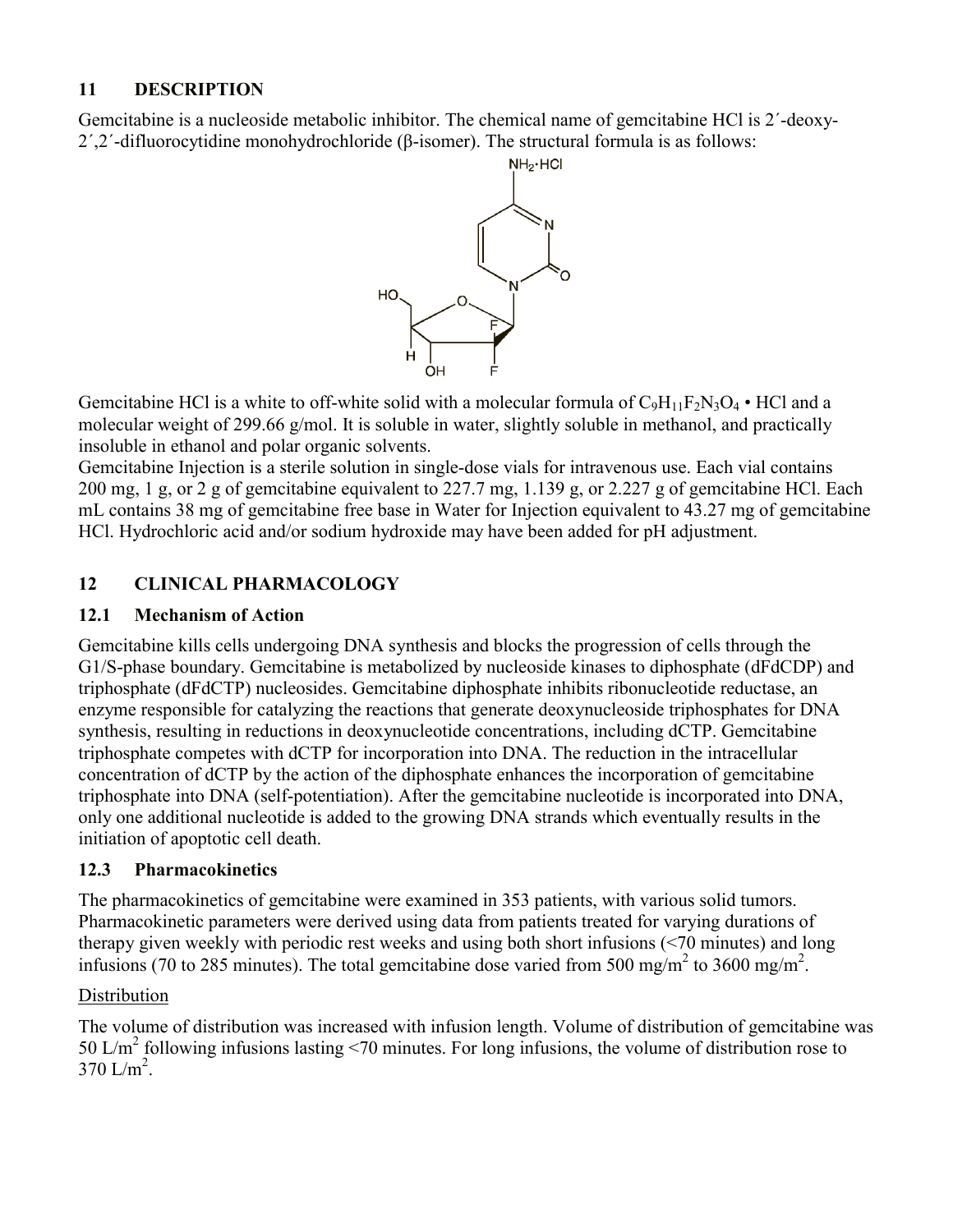Gemcitabine pharmacokinetics are linear and are described by a 2-compartment model. Population pharmacokinetic analyses of combined single and multiple dose studies showed that the volume of distribution of gemcitabine was significantly influenced by duration of infusion and sex. Gemcitabine plasma protein binding is negligible.

## Elimination

### *Metabolism*

The active metabolite, gemcitabine triphosphate, can be extracted from peripheral blood mononuclear cells. The half-life of the terminal phase for gemcitabine triphosphate from mononuclear cells ranges from 1.7 to 19.4 hours.

## *Excretion*

Gemcitabine disposition was studied in 5 patients who received a single 1000 mg/m<sup>2</sup> of radiolabeled drug as a 30-minute infusion. Within one (1) week, 92% to 98% of the dose was recovered, almost entirely in the urine. Gemcitabine (<10%) and the inactive uracil metabolite, 2´-deoxy-2´,2´-difluorouridine (dFdU), accounted for 99% of the excreted dose. The metabolite dFdU is also found in plasma.

## Specific Populations

## *Geriatric Patients*

Clearance of gemcitabine was affected by age. The lower clearance in geriatric patients results in higher concentrations of gemcitabine for any given dose. Differences in either clearance or volume of distribution based on patient characteristics or the duration of infusion result in changes in half-life and plasma concentrations. Table 15 shows plasma clearance and half-life of gemcitabine following short infusions for typical patients by age and sex.

Gemcitabine half-life for short infusions ranged from 42 to 94 minutes, and for long infusions varied from 245 to 638 minutes, depending on age and sex, reflecting a greatly increased volume of distribution with longer infusions.

### *Male and Female Patients*

Females have lower clearance and longer half-lives than male patients as described in Table 15.

| Age | <b>Clearance</b><br>Men<br>(L/hr/m <sup>2</sup> ) | <b>Clearance</b><br>Women<br>(L/hr/m <sup>2</sup> ) | Half-Life <sup>a</sup><br>Men<br>(min) | Half-Life <sup>a</sup><br>Women<br>(min) |
|-----|---------------------------------------------------|-----------------------------------------------------|----------------------------------------|------------------------------------------|
| 29  | 92.2                                              | 69.4                                                |                                        | 49                                       |
| 45  | 75.7                                              | 57.0                                                | 48                                     |                                          |
| 65  | 55.1                                              |                                                     | U.                                     | 70                                       |
| 70  |                                                   | 30.7                                                |                                        | 94                                       |

**Table 15: Gemcitabine Clearance and Half-Life for the "Typical" Patient**

<sup>a</sup> Half-life for patients receiving a  $\leq$ 70 minute infusion.

### *Patients with Renal Impairment*

No clinical studies have been conducted with gemcitabine in patients with decreased renal function.

## *Patients with Hepatic Impairment*

No clinical studies have been conducted with gemcitabine in patients with decreased hepatic function.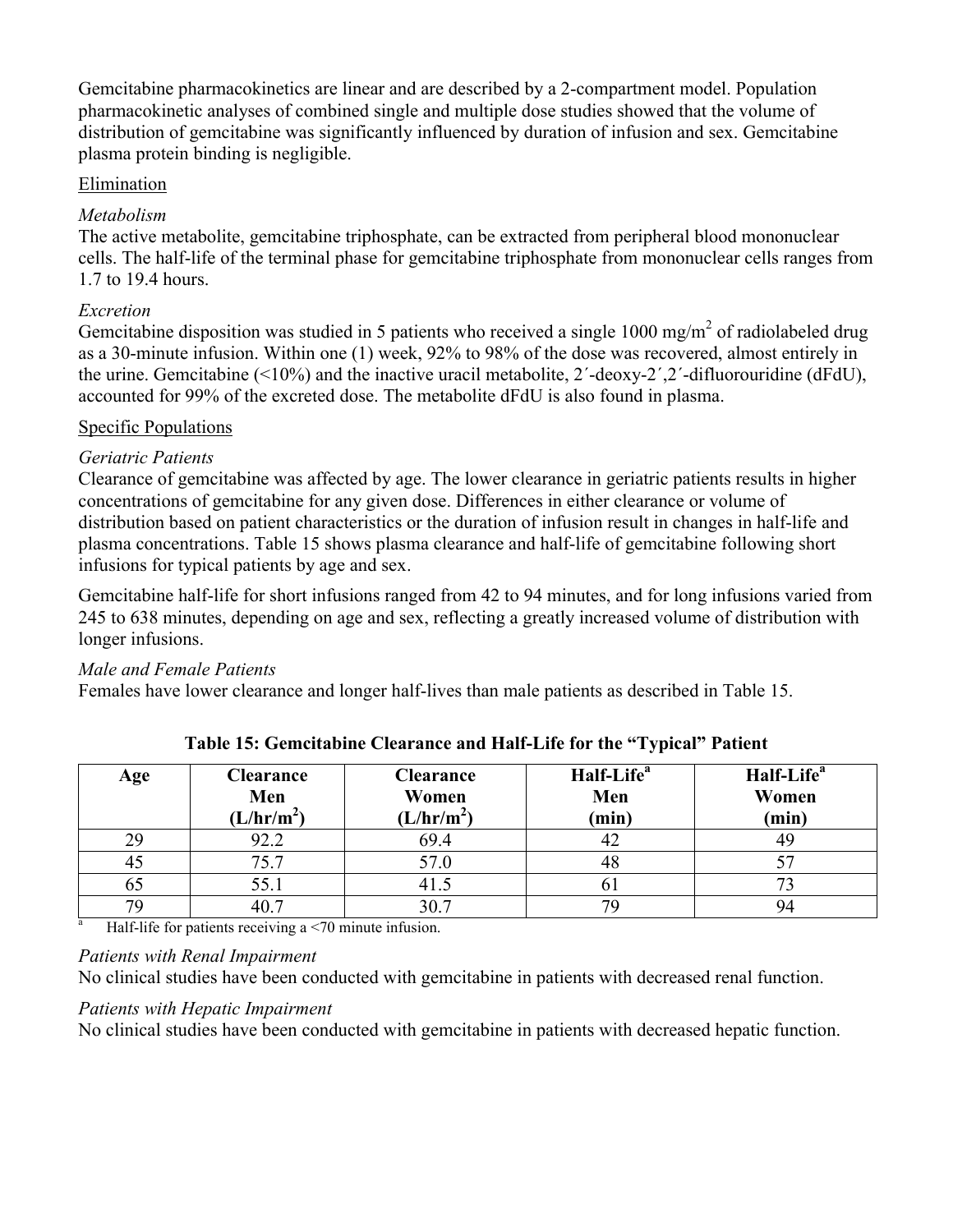## Drug Interaction Studies

When gemcitabine (1250 mg/m<sup>2</sup> on Days 1 and 8) and cisplatin (75 mg/m<sup>2</sup> on Day 1) were administered in patients with NSCLC, the clearance of gemcitabine on Day 1 was  $128$  L/hr/m<sup>2</sup> and on Day 8 was 107 L/hr/m<sup>2</sup>. Data from patients with NSCLC demonstrate that gemcitabine and carboplatin given in combination does not alter the pharmacokinetics of gemcitabine or carboplatin compared to administration of either single agent, however, due to wide confidence intervals and small sample size, interpatient variability may be observed.

Data from patients with metastatic breast cancer shows that gemcitabine has little or no effect on the pharmacokinetics (clearance and half-life) of paclitaxel and paclitaxel has little or no effect on the pharmacokinetics of gemcitabine.

## **13 NONCLINICAL TOXICOLOGY**

## **13.1 Carcinogenesis, Mutagenesis, Impairment of Fertility**

Long-term animal studies to evaluate the carcinogenic potential of gemcitabine have not been conducted. Gemcitabine was mutagenic in an *in vitro* mouse lymphoma (L5178Y) assay and was clastogenic in an *in vivo* mouse micronucleus assay. Gemcitabine intraperitoneal doses of 0.5 mg/kg/day (about 1/700 the 1000 mg/m<sup>2</sup> clinical dose based on BSA) in male mice resulted in moderate to severe hypospermatogenesis, decreased fertility, and decreased implantations. In female mice, fertility was not affected but maternal toxicities were observed at 1.5 mg/kg/day administered intravenously (about 1/200 the 1000 mg/m<sup>2</sup> clinical dose based on BSA) and fetotoxicity or embryolethality was observed at  $0.25$ mg/kg/day administered intravenously (about 1/1300 the 1000 mg/m<sup>2</sup> clinical dose based on BSA).

## **14 CLINICAL STUDIES**

## **14.1 Ovarian Cancer**

The efficacy of gemcitabine was evaluated in a randomized trial (Study 1) conducted in women with advanced ovarian cancer that had relapsed at least 6 months after first-line platinum-based therapy. Patients were randomized to receive either gemcitabine  $1000 \text{ mg/m}^2$  on Days 1 and 8 of each 21-day cycle with carboplatin AUC 4 on Day 1 after gemcitabine administration ( $n = 178$ ) or carboplatin AUC 5 on Day 1 of each 21-day cycle ( $n = 178$ ). The major efficacy outcome measure was progression-free survival (PFS).

A total of 356 patients were enrolled. Demographics and baseline characteristics are shown in Table 16. Efficacy results are presented in Table 17 and Figure 1. The addition of gemcitabine to carboplatin resulted in statistically significant improvements in PFS and overall response rate. Approximately 75% of patients in each arm received additional chemotherapy for disease progression; 13 of 120 patients in the carboplatin alone arm received gemcitabine for treatment of disease progression. There was no significant difference in overall survival between the treatment arms.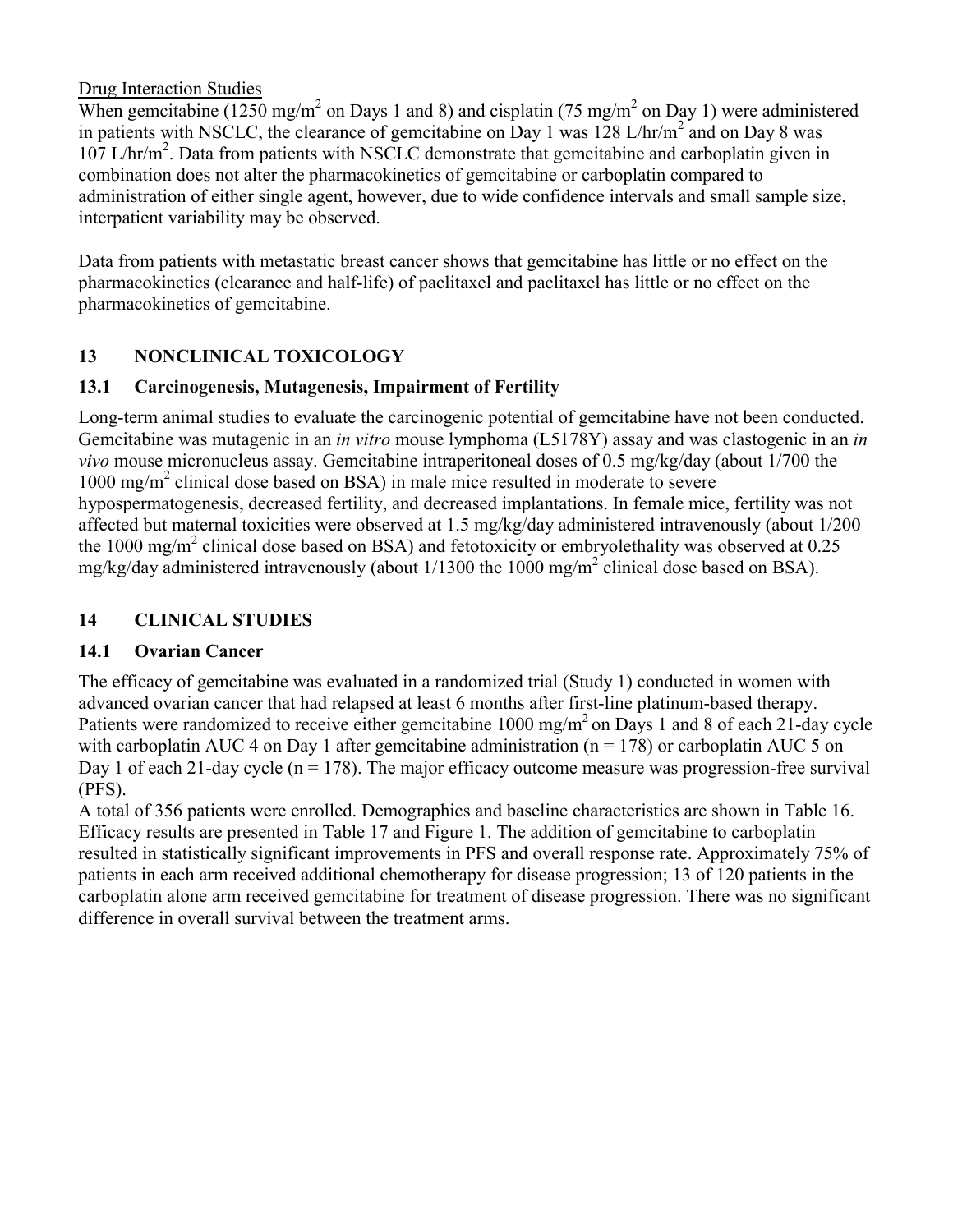|                                                   | Gemcitabine/Carboplatin<br>$(N=178)$ | Carboplatin<br>$(N=178)$ |
|---------------------------------------------------|--------------------------------------|--------------------------|
| Median age, years                                 | 59                                   | 58                       |
| Range                                             | 36 to 78                             | 21 to 81                 |
| Baseline ECOG performance status 0-1 <sup>a</sup> | 94%                                  | 95%                      |
| Disease Status                                    |                                      |                          |
| Evaluable                                         | 8%                                   | 3%                       |
| Bidimensionally measurable                        | 92%                                  | 96%                      |
| Platinum-free interval <sup>b</sup>               |                                      |                          |
| 6-12 months                                       | 40%                                  | 40%                      |
| $>12$ months                                      | 59%                                  | 60%                      |
| First-line therapy                                |                                      |                          |
| Platinum-taxane combination                       | 70%                                  | 71%                      |
| Platinum-non-taxane combination                   | 29%                                  | 28%                      |
| Platinum monotherapy                              | $1\%$                                | $1\%$                    |

**Table 16: Baseline Demographics and Clinical Characteristics for Study 1**

a 5 patients on gemcitabine/carboplatin arm and 4 patients on carboplatin arm had no baseline Eastern Cooperative Oncology Group (ECOG) performance status.

b 2 patients on gemcitabine/carboplatin arm and 1 patient on carboplatin arm had platinum-free interval <6 months.

**Table 17: Efficacy Results in Study 1**

| <b>Efficacy Parameter</b>                    | Gemcitabine/Carboplatin<br>$(N=178)$ | Carboplatin<br>$(N=178)$ |  |
|----------------------------------------------|--------------------------------------|--------------------------|--|
| <b>Progression-Free Survival</b>             |                                      |                          |  |
| Median (95% $CIa$ ) in months                | 8.6(8.0, 9.7)                        | 5.8(5.2, 7.1)            |  |
| Hazard Ratio (95% CI)                        | 0.72(0.57, 0.90)                     |                          |  |
| $ p=$ value $\overline{5}$                   | $p=0.0038$                           |                          |  |
| <b>Overall Survival</b>                      |                                      |                          |  |
| Median (95% CI) in months                    | 18.0(16.2, 20.3)                     | 17.3(15.2, 19.3)         |  |
| Hazard Ratio (95% CI)                        | 0.98(0.78, 1.24)                     |                          |  |
| $ p=$ value $\rm^b$                          | p=0.8977                             |                          |  |
| <b>Overall Response Rate by Investigator</b> |                                      |                          |  |
| <b>Review</b>                                | 47.2%                                | 30.9%                    |  |
| $p = value^c$                                | $p=0.0016$                           |                          |  |
| CR <sup>d</sup>                              | 14.6%                                | 6.2%                     |  |
| PR with PRNM <sup>e</sup>                    | 32.6%                                | 24.7%                    |  |
| <b>Overall Response Rate by Independent</b>  |                                      |                          |  |
| <b>Review</b> <sup>f</sup>                   | 46.3%                                | 35.6%                    |  |
| $p = value^c$                                | $p=0.11$                             |                          |  |
| CR <sup>d</sup>                              | 9.1%                                 | $4.0\%$                  |  |
| PR with PRNM <sup>e</sup>                    | 37.2%                                | 31.7%                    |  |

 $\frac{a}{b}$  CI=confidence interval.

 $\frac{b}{c}$  Log rank, unadjusted.

<sup>c</sup> Chi square.

CR=Complete response

e PR with PRNM=Partial response with partial response, non-measurable disease

f Independently reviewed cohort - gemcitabine/carboplatin (n=121), carboplatin (n=101); independent reviewers unable to measure disease detected by sonography or physical exam.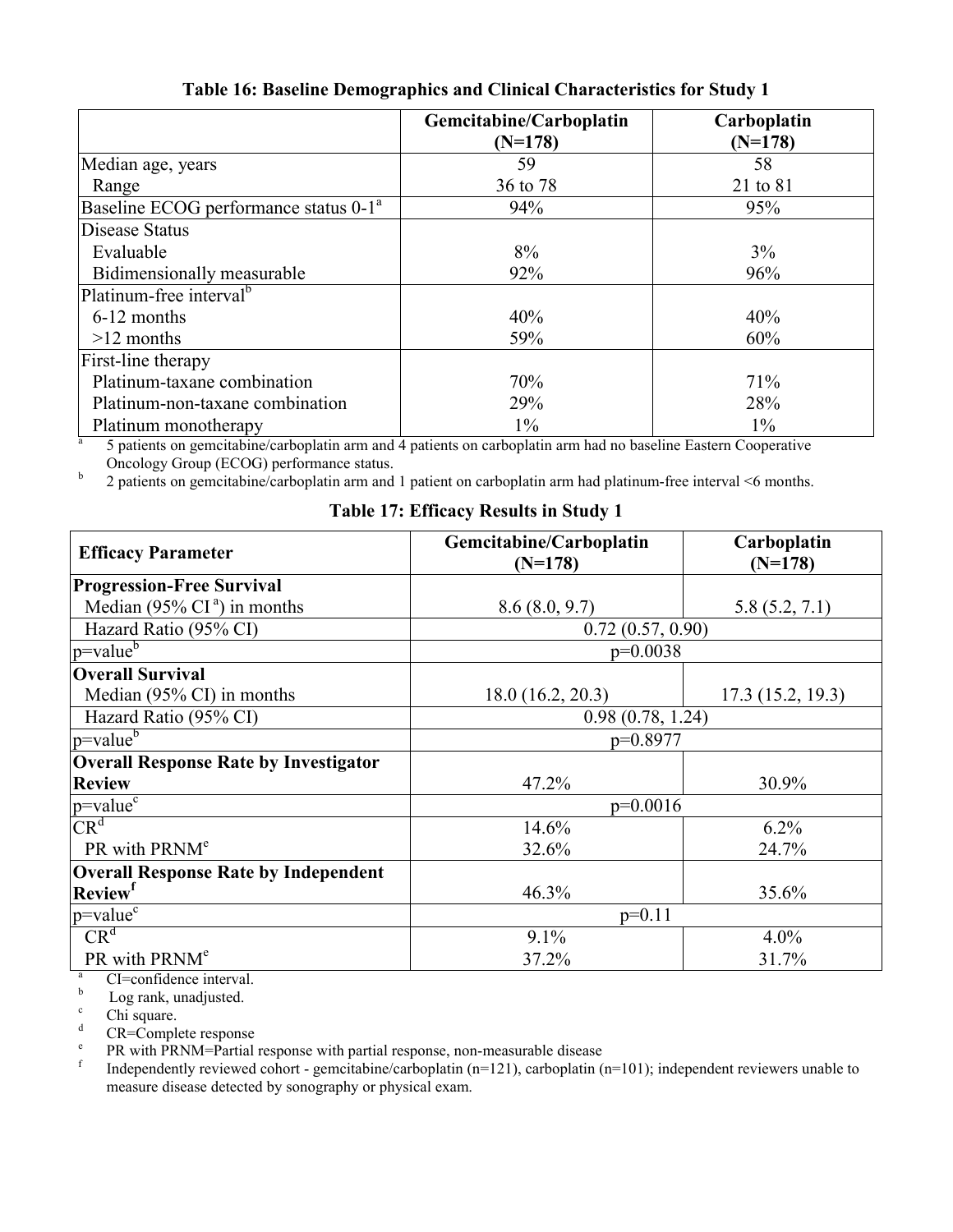#### **Figure 1: Kaplan-Meier Curves for Progression-Free Survival in Study 1**



#### **14.2 Breast Cancer**

The efficacy of gemcitabine was evaluated in a multinational, randomized, open-label trial conducted in women receiving initial treatment for metastatic breast cancer and who have received prior adjuvant/neoadjuvant anthracycline chemotherapy unless clinically contraindicated.

Patients were randomized to receive gemcitabine  $1250 \text{ mg/m}^2$  on Days 1 and 8 of each 21-day cycle with paclitaxel 175 mg/m<sup>2</sup> administered on Day 1 before gemcitabine administration (n = 267) or paclitaxel  $175 \text{ mg/m}^2$  on Day 1 of each 21-day cycle (n = 262). The major efficacy outcome measure was time to documented disease progression.

A total of 529 patients were enrolled. Demographic and baseline characteristics were similar between treatment arms (Table 18).

Efficacy results are presented in Table 19 and Figure 2. The addition of gemcitabine to paclitaxel resulted in statistically significant improvement in time to documented disease progression and overall response rate compared to paclitaxel alone. There was no significant difference in overall survival.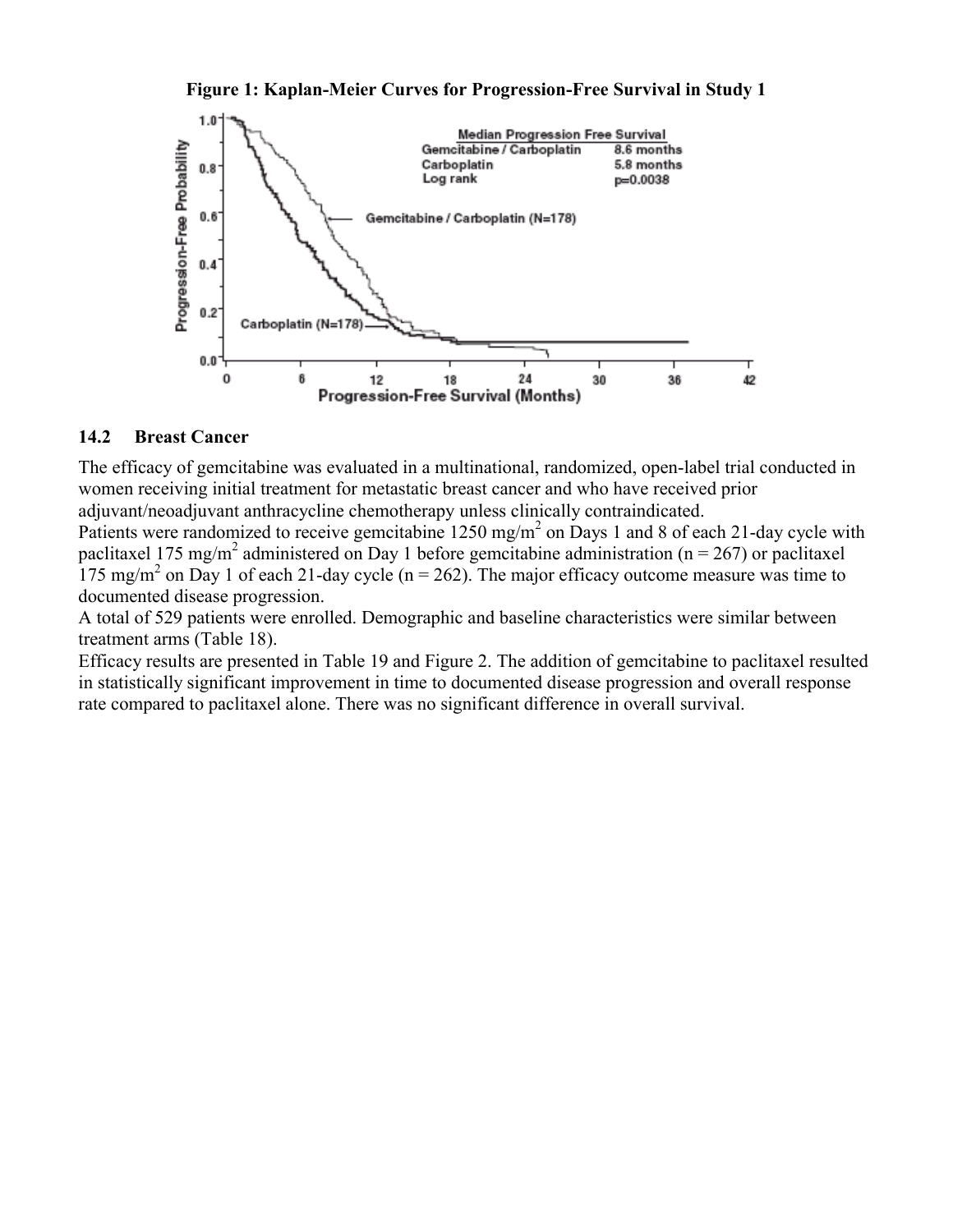|                            | Gemcitabine/Paclitaxel<br>$(N=267)$ | Paclitaxel<br>$(N=262)$ |
|----------------------------|-------------------------------------|-------------------------|
| Median age, years<br>Range | 53<br>26 to 83                      | 52<br>26 to 75          |
| Metastatic disease         | 97%                                 | 97%                     |
| Baseline $KPS^a \geq 90$   | 70%                                 | 74%                     |
| Number of tumor sites      |                                     |                         |
| $1 - 2$                    | 57%                                 | 59%                     |
| $\geq$ 3                   | 43%                                 | 41%                     |
| Visceral disease           | 73%                                 | 73%                     |
| Prior anthracycline        | 97%                                 | 96%                     |

# **Table 18: Baseline Demographics and Clinical Characteristics for Study 2**

<sup>a</sup> Karnofsky Performance Status.

| Table 19: Efficacy Results in Study 2 |  |  |  |  |  |
|---------------------------------------|--|--|--|--|--|
|---------------------------------------|--|--|--|--|--|

| <b>Efficacy Parameter</b>                                        | Gemcitabine/Paclitaxel<br>$(N=267)$ | Paclitaxel<br>$(N=262)$ |  |
|------------------------------------------------------------------|-------------------------------------|-------------------------|--|
| Time to Documented Disease Progression <sup>a</sup>              |                                     |                         |  |
| Median $(95\% \text{ CI})$ in months                             | 5.2<br>(4.2, 5.6)                   | 2.9<br>(2.6, 3.7)       |  |
| Hazard Ratio (95% CI)                                            | 0.650(0.524, 0.805)                 |                         |  |
| p-value                                                          | p<0.0001                            |                         |  |
| Overall Survival <sup>b</sup>                                    |                                     |                         |  |
| Median $(95\% \text{ CI})$ in months                             | 18.6<br>(16.5, 20.7)                | 15.8<br>(14.1, 17.3)    |  |
| Hazard Ratio (95% CI)                                            | 0.86(0.71, 1.04)                    |                         |  |
| p-value                                                          | Not Significant                     |                         |  |
| <b>Overall Response Rate</b> <sup>b</sup><br>$(95\% \text{ CI})$ | $40.8\%$ (34.9, 46.7)               | $22.1\%$ (17.1, 27.2)   |  |
| p-value                                                          | p<0.0001                            |                         |  |

<sup>a</sup> These represent reconciliation of investigator and Independent Review Committee assessments according to a predefined algorithm.

b Based on the ITT population.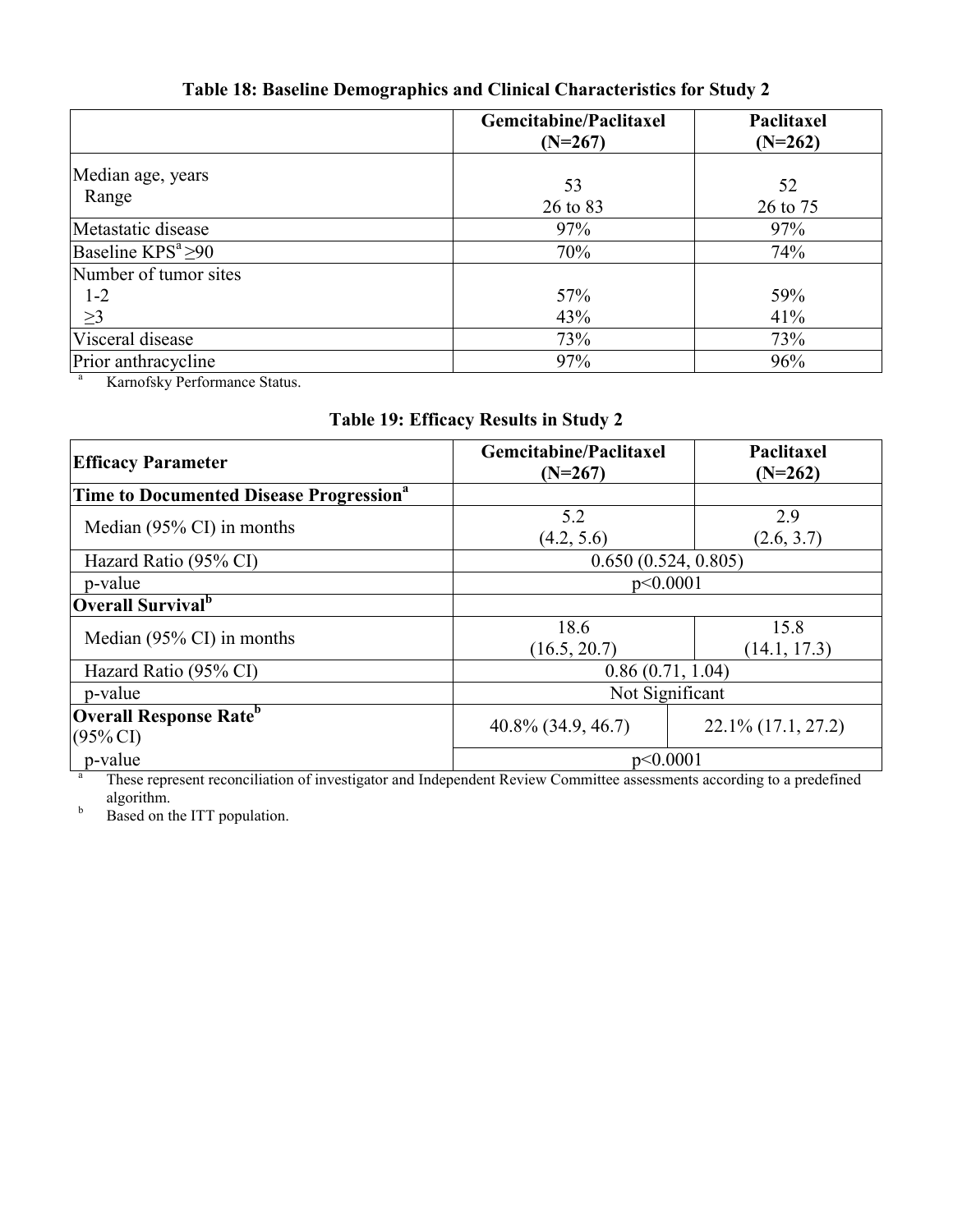



## **14.3 Non-Small Cell Lung Cancer**

The efficacy of gemcitabine was evaluated in two randomized, multicenter trials.

### Study 3: 28-Day Schedule

A multinational, randomized trial (Study 3) compared gemcitabine with cisplatin to cisplatin alone in the treatment of patients with inoperable Stage IIIA, IIIB, or IV NSCLC who had not received prior chemotherapy. Patients were randomized to receive either gemcitabine  $1000 \text{ mg/m}^2$  on Days 1, 8, and 15 of each 28-day cycle with cisplatin 100 mg/m<sup>2</sup> on Day 1 after gemcitabine administration (N=260) or cisplatin 100 mg/m<sup>2</sup> on Day 1 of each 28-day cycle (N=262). The major efficacy outcome measure was overall survival.

A total of 522 patients were enrolled. Demographics and baseline characteristics (Table 20) were similar between arms with the exception of histologic subtype of NSCLC, with 48% of patients on the cisplatin arm and 37% of patients on the gemcitabine with cisplatin arm having adenocarcinoma.

Efficacy results are presented in Table 21 and Figure 3.

### Study 4: 21-Day Schedule

A randomized (1:1), multicenter trial (Study 4) was conducted in patients with Stage IIIB or IV NSCLC. Patients were randomized to receive gemcitabine 1250 mg/m<sup>2</sup> on Days 1 and 8 of each 21-day cycle with cisplatin 100 mg/m<sup>2</sup> on Day 1 after gemcitabine administration or etoposide 100 mg/m<sup>2</sup> intravenously on Days 1, 2, and 3 with cisplatin 100 mg/m<sup>2</sup> on Day 1 of each 21-day cycle. The major efficacy outcome measure was response rate.

A total of 135 patients were enrolled. Demographics and baseline characteristics are summarized in Table 20.

Efficacy results are presented in Table 21. There was no significant difference in survival between the two treatment arms. The median survival was 8.7 months for the gemcitabine with cisplatin arm versus 7 months for the etoposide with cisplatin arm. Median time to disease progression for the gemcitabine with cisplatin arm was 5 months compared to 4.1 months on the etoposide with cisplatin arm (Log rank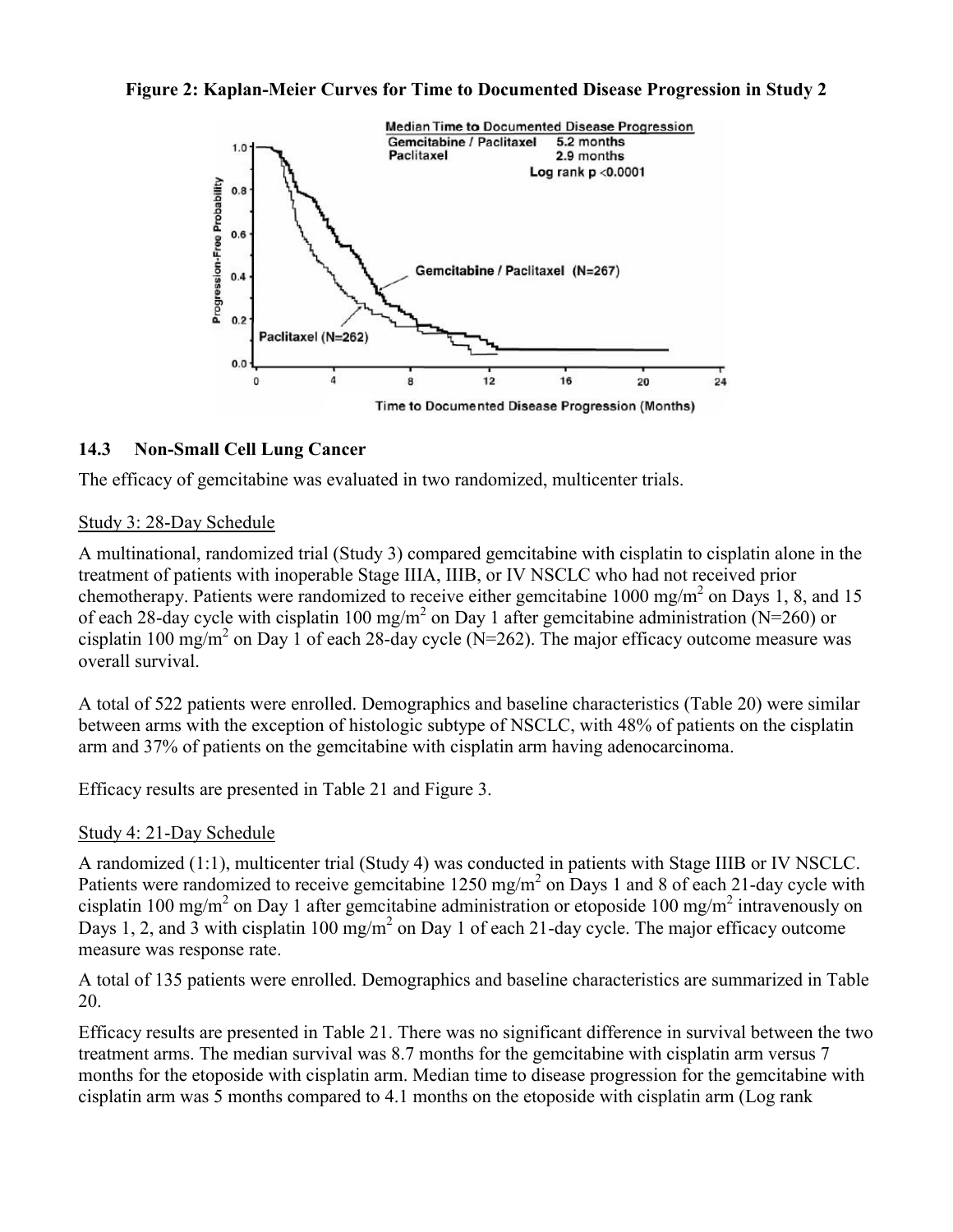p=0.015, two-sided). The objective response rate for the gemcitabine with cisplatin arm was 33% compared to 14% on the etoposide with cisplatin arm (Fisher's Exact p=0.01, two-sided).



**Figure 3: Kaplan-Meier Curves for Overall Survival in Study 3**

Survival time (months)

**Table 20: Baseline Demographics and Clinical Characteristics for Studies 3 and 4**

| <b>Trial</b>                 | 28-day Schedule (Study 3) |           | 21-day Schedule (Study 4) |                     |
|------------------------------|---------------------------|-----------|---------------------------|---------------------|
|                              | Gemcitabine/Cisplatin     | Cisplatin | Gemcitabine/Cisplatin     | Etoposide/Cisplatin |
|                              | $(N=260)$                 | $(N=262)$ | $(N=69)$                  | $(N=66)$            |
|                              |                           |           |                           |                     |
| Male                         | 70%                       | 71%       | 93%                       | 92%                 |
| Median age, years            | 62                        | 63        | 58                        | 60                  |
| Range                        | 36 to 88                  | 35 to 79  | 33 to 76                  | 35 to 75            |
| Stage IIIA                   | $7\%$                     | 7%        | $N/A^a$                   | $N/A^a$             |
| Stage IIIB                   | 26%                       | 23%       | 48%                       | 52%                 |
| Stage IV                     | 67%                       | 70%       | 52%                       | 49%                 |
| Baseline KPS <sup>b</sup> 70 | 41%                       | 44%       | 45%                       | 52%                 |
| to $80$                      |                           |           |                           |                     |
| Baseline KPS <sup>b</sup> 90 | 57%                       | 55%       | 55%                       | 49%                 |
| to $100$                     |                           |           |                           |                     |

 $N/A$  Not applicable.

Karnofsky Performance Status.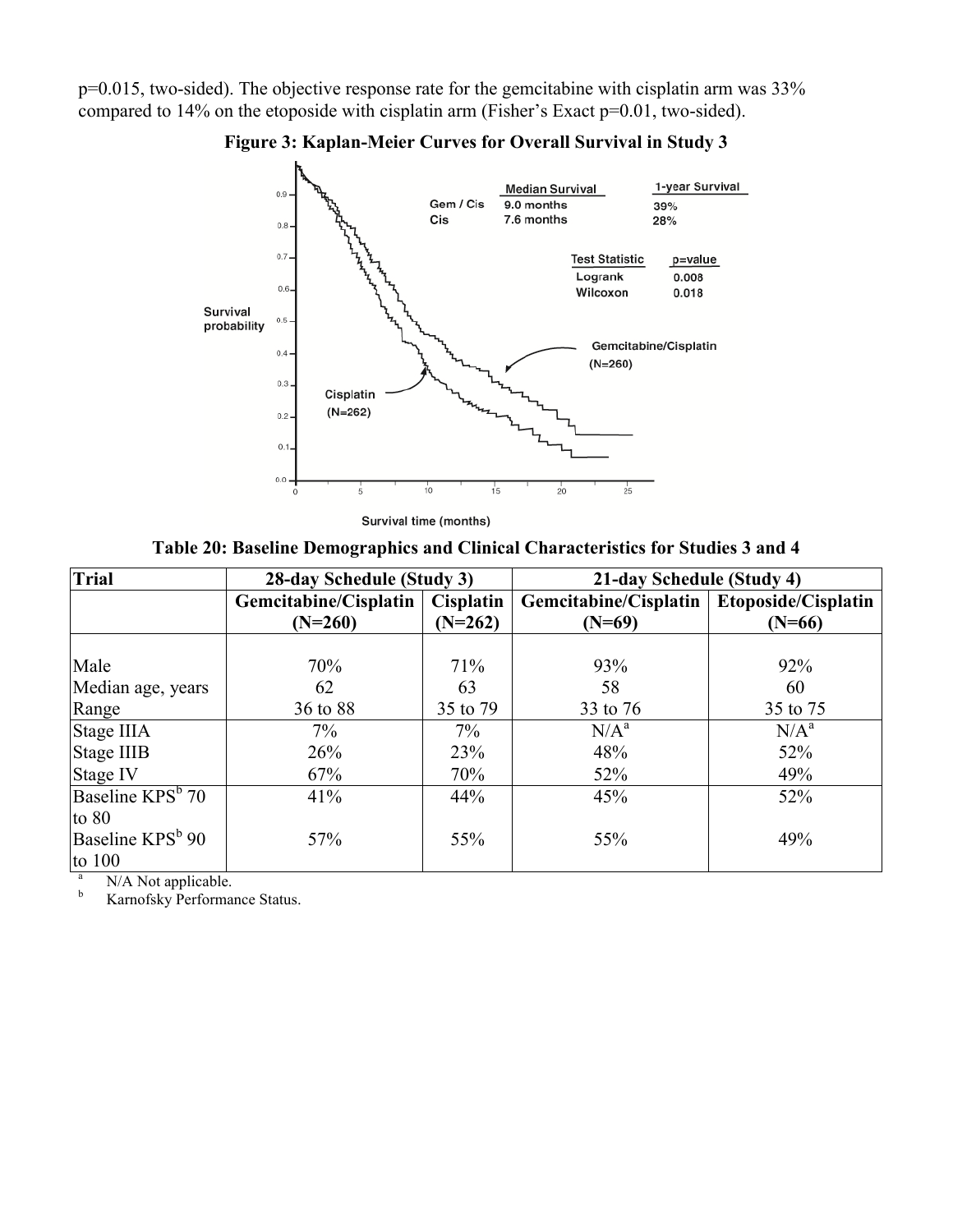| Trial                              | 28-day Schedule (Study 3)                                                      |               | 21-day Schedule (Study 4)             |                                            |
|------------------------------------|--------------------------------------------------------------------------------|---------------|---------------------------------------|--------------------------------------------|
| <b>Efficacy Parameter</b>          | Gemcitabine/<br><b>Cisplatin</b><br><b>Cisplatin</b><br>$(N=262)$<br>$(N=260)$ |               | Gemcitabine/<br>Cisplatin<br>$(N=69)$ | Etoposide/<br><b>Cisplatin</b><br>$(N=66)$ |
| <b>Survival</b>                    |                                                                                |               |                                       |                                            |
| Median (95% $CIa$ ) in months      | 9.0(8.2, 11.0)<br>7.6(6.6, 8.8)                                                |               | 8.7(7.8, 10.1)                        | 7.0(6.0, 9.7)                              |
| p-value <sup>b</sup>               | $p=0.008$                                                                      |               | $p=0.18$                              |                                            |
| <b>Time to Disease Progression</b> |                                                                                |               |                                       |                                            |
| Median (95% $CIa$ ) in months      | 5.2(4.2, 5.7)                                                                  | 3.7(3.0, 4.3) | 5.0(4.2, 6.4)                         | 4.1(2.4, 4.5)                              |
| p-value <sup>b</sup>               | $p=0.009$                                                                      |               | $p=0.015$                             |                                            |
| <b>Tumor Response</b>              | 26%                                                                            | 10%           | 33%                                   | 14%                                        |
| p-value <sup>b</sup>               | p<0.0001                                                                       |               | $p=0.01$                              |                                            |

**Table 21: Efficacy Results for Studies 3 and 4**

<sup>a</sup> CI=confidence intervals. b

p-value two-sided Fisher's Exact test for difference in binomial proportions;log rank test for time-to-event analyses.

## **14.4 Pancreatic Cancer**

The efficacy of gemcitabine was evaluated in two trials (Studies 5 and 6), a randomized, single-blind, two-arm, active-controlled trial (Study 5) conducted in patients with locally advanced or metastatic pancreatic cancer who had received no prior chemotherapy and in a single-arm, open-label, multicenter trial (Study 6) conducted in patients with locally advanced or metastatic pancreatic cancer previously treated with fluorouracil or a fluorouracil-containing regimen. In Study 5, patients were randomized to receive either gemcitabine 1000 mg/m<sup>2</sup> intravenously over 30 minutes once weekly for 7 weeks followed by a one-week rest, then once weekly for 3 consecutive weeks every 28-days in subsequent cycles (n=63) or fluorouracil 600 mg/m<sup>2</sup> intravenously over 30 minutes once weekly (n=63). In Study 6, all patients received gemcitabine  $1000 \text{ mg/m}^2$  intravenously over 30 minutes once weekly for 7 weeks followed by a one-week rest, then once weekly for 3 consecutive weeks every 28-days in subsequent cycles. The major efficacy outcome measure in both trials was "clinical benefit response". A patient was considered to have had a clinical benefit response if either of the following occurred:

The patient achieved a  $\geq$ 50% reduction in pain intensity (Memorial Pain Assessment Card) or analgesic consumption, or a 20-point or greater improvement in performance status (Karnofsky Performance Status) for a period of at least 4 consecutive weeks, without showing any sustained worsening in any of the other parameters. Sustained worsening was defined as 4 consecutive weeks with either any increase in pain intensity or analgesic consumption or a 20-point decrease in performance status occurring during the first 12 weeks of therapy.

OR

 The patient was stable on all of the aforementioned parameters, and showed a marked, sustained weight gain ( $\geq$ 7% increase maintained for  $\geq$ 4 weeks) not due to fluid accumulation.

Study 5 enrolled 126 patients. Demographics and baseline characteristics were similar between the arms (Table 22).

The efficacy results are shown in Table 23 and Figure 4. Patients treated with gemcitabine had statistically significant increases in clinical benefit response, survival, and time to disease progression compared to those randomized to receive fluorouracil. No confirmed objective tumor responses were observed in either treatment arm.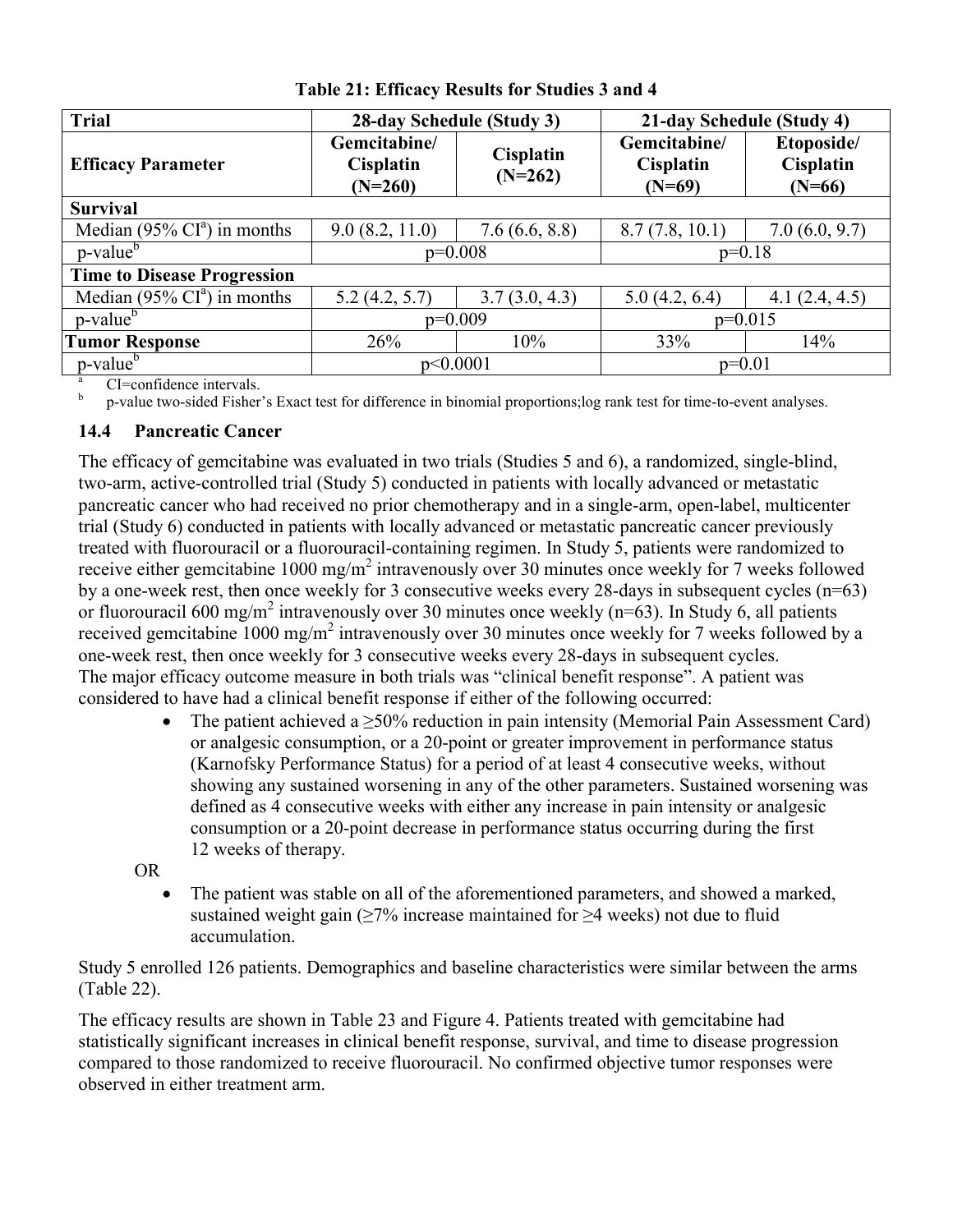|                          | Gemcitabine | <b>Fluorouracil</b> |
|--------------------------|-------------|---------------------|
|                          | $(N=63)$    | $(N=63)$            |
| Male                     | 54%         | 54%                 |
| Median age               | 62 years    | 61 years            |
| Range                    | 37 to 79    | 36 to 77            |
| Stage IV disease         | 71%         | 76%                 |
| Baseline $KPS^a \leq 70$ | 70%         | 68%                 |

**Table 22: Baseline Demographics and Clinical Characteristics for Study 5**

<sup>a</sup> Karnofsky Performance Status.

| <b>Efficacy Parameter</b>            | Gemcitabine                                                                                                                        | <b>Fluorouracil</b> |
|--------------------------------------|------------------------------------------------------------------------------------------------------------------------------------|---------------------|
|                                      | $(N=63)$                                                                                                                           | $(N=63)$            |
| <b>Clinical Benefit Response</b>     | 22.2%                                                                                                                              | 4.8%                |
| p-value <sup>a</sup>                 | $p=0.004$                                                                                                                          |                     |
| <b>Overall Survival</b>              |                                                                                                                                    |                     |
| Median $(95\% \text{ CI})$ in months | 5.7(4.7, 6.9)                                                                                                                      | 4.2(3.1, 5.1)       |
| p-value <sup>a</sup>                 | $p=0.0009$                                                                                                                         |                     |
| <b>Time to Disease Progression</b>   |                                                                                                                                    |                     |
| Median $(95\% \text{ CI})$ in months | 2.1(1.9, 3.4)                                                                                                                      | 0.9(0.9, 1.1)       |
| p-value <sup>a</sup>                 | $p=0.0013$<br>and the familiar than official and contained in the districted that familifference in him and a memorian and only of |                     |

p-value for clinical benefit response calculated using the two-sided test for difference in binomial proportions. All other p-values are calculated using log rank test.



## **Figure 4: Kaplan-Meier Curves for Overall Survival in Study 5**

#### **15 REFERENCES**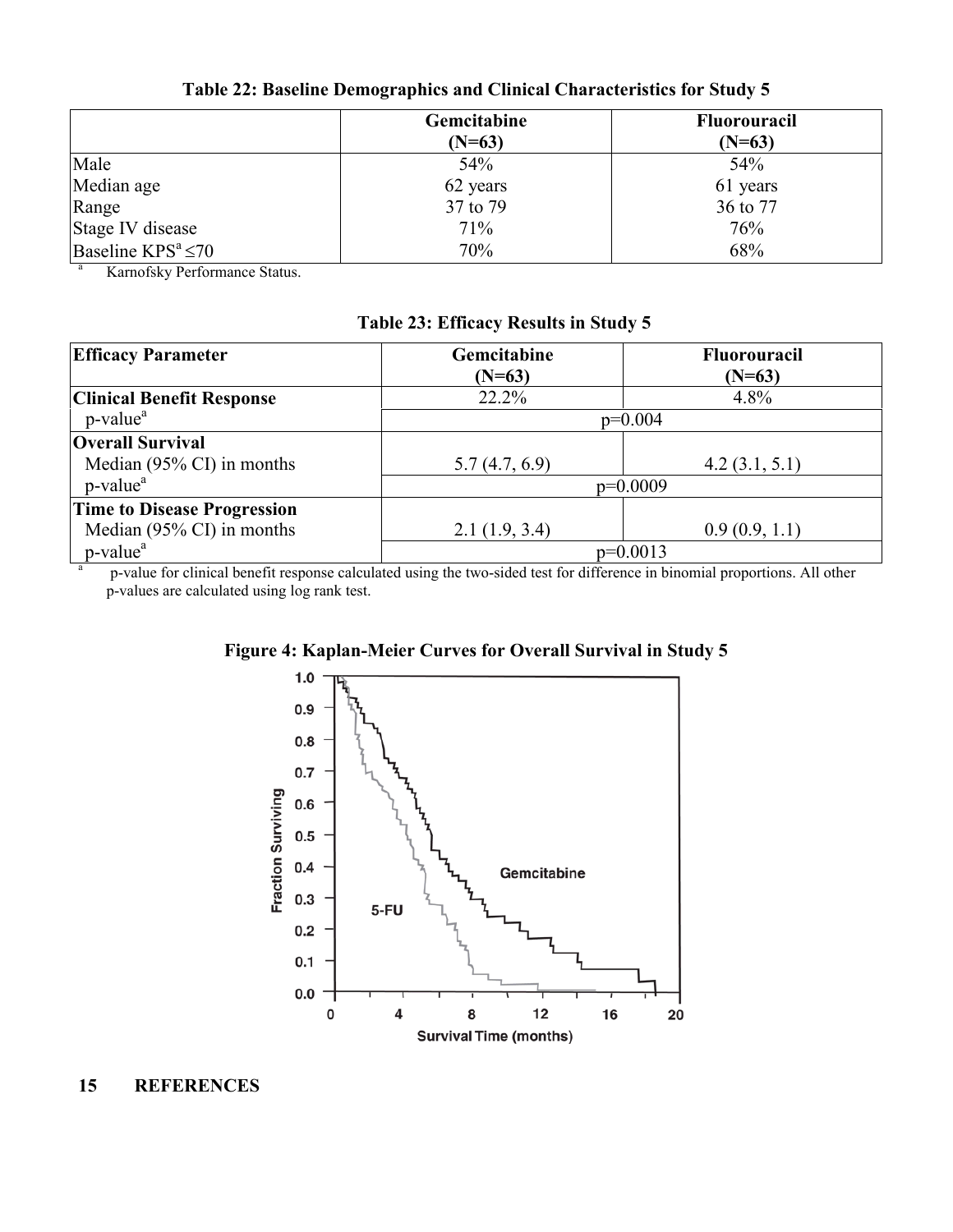1. OSHA Hazardous Drugs." OSHA. http://www.osha.gov/SLTC/hazardousdrugs/index.html

## **16 HOW SUPPLIED/STORAGE AND HANDLING**

Gemcitabine Injection appears as a clear and colorless to light straw-colored solution. It is available in sterile single-dose vials individually packaged in a carton as follows:

- 200 mg/5.26 mL (38 mg/mL), sterile solution in a single-dose glass vial per package, NDC 0409-0183-01
- $\bullet$  1 g/26.3 mL (38 mg/mL), sterile solution in a single-dose glass vial per package, NDC 0409-0181-01
- 2 g/52.6 mL (38 mg/mL), sterile solution in a single-dose glass vial per package, NDC 0409-0182-01

Store at 2° to 8°C (36° to 46°F). Do not freeze*.*

Gemcitabine Injection is a cytotoxic drug. Follow applicable special handling and disposal procedures.<sup>1</sup>

## **17 PATIENT COUNSELING INFORMATION**

#### Myelosuppression

Advise patients of the risks of myelosuppression. Instruct patients to immediately contact their healthcare provider should any signs or symptoms of infection, including fever, or if bleeding, or signs of anemia, occur *[see Warnings and Precautions (5.2)]*.

### Pulmonary Toxicity

Advise patients of the risks of pulmonary toxicity including respiratory failure and death. Instruct patients to immediately contact their healthcare provider for development of shortness of breath, wheezing, or cough *[see Warnings and Precautions (5.3)]*.

### Hemolytic Uremic Syndrome and Renal Failure

Advise patients of the risks of hemolytic uremic syndrome and associated renal failure. Instruct patients to immediately contact their healthcare provider for changes in the color or volume of urine output or for increased bruising or bleeding *[see Warnings and Precautions (5.4)]*.

### **Hepatic Toxicity**

Advise patients of the risks of hepatic toxicity including liver failure and death. Instruct patients to immediately contact their healthcare provider for signs of jaundice or for pain/tenderness in the right upper abdominal quadrant *[see Warnings and Precautions (5.5)]*.

### Embryo-Fetal Toxicity

Advise females and males of reproductive potential that Gemcitabine Injection can cause fetal harm. Advise females of reproductive potential to use effective contraception during treatment with Gemcitabine Injection and for 6 months after the final dose. Advise male patients with female partners of reproductive potential to use effective contraception during treatment with Gemcitabine Injection and for 3 months after the final dose *[see Warnings and Precaution (5.6), Use in Specific Populations (8.1, 8.3)]*.

### Lactation